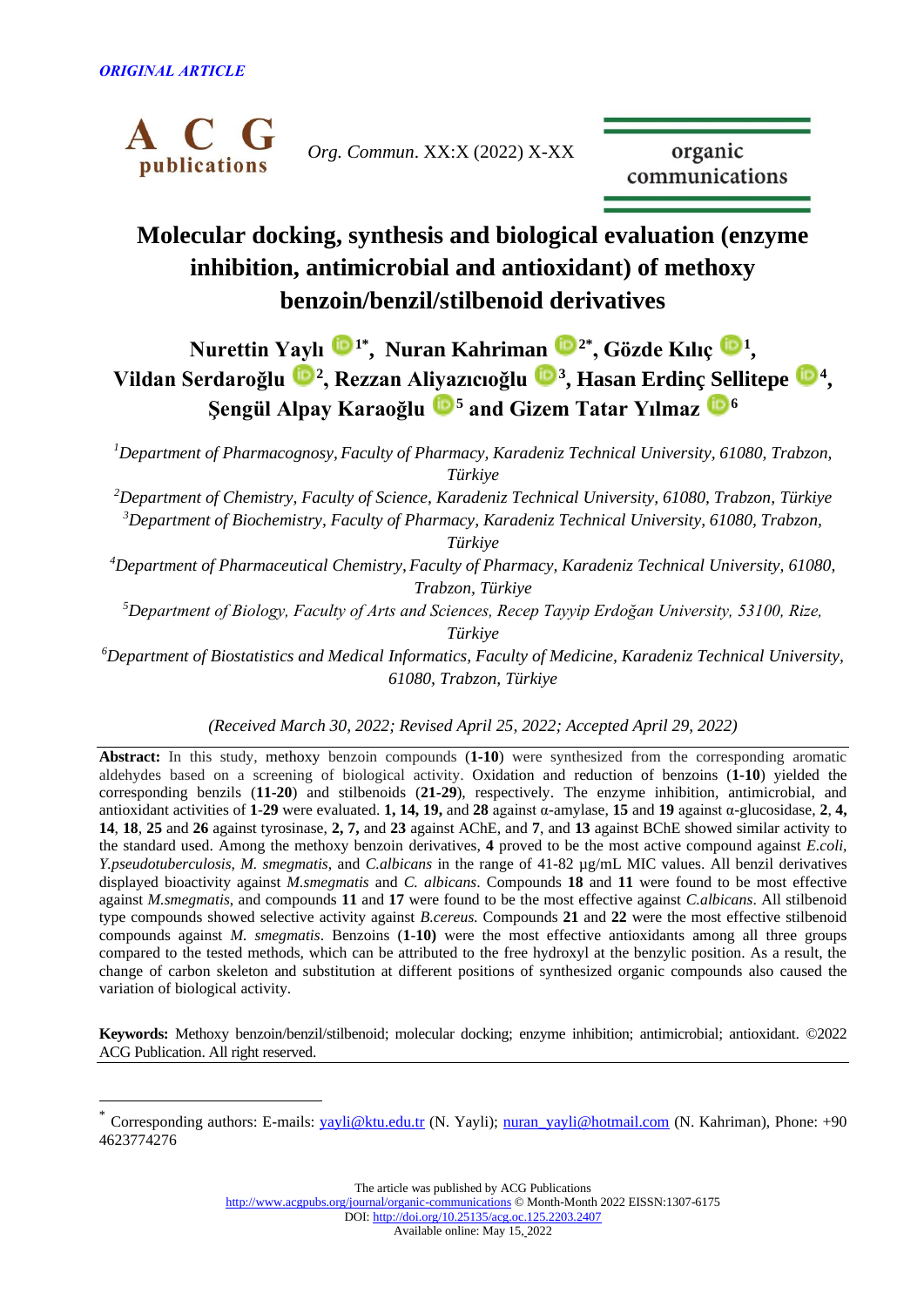# **1. Introduction**

Benzoin, benzil, and stilbenoid are important natural compounds due to their broad biological activities.<sup>1-4</sup> Many natural compounds related to the above mentioned structure had been reported as licoagrodione,<sup>5</sup> narceinone,<sup>6</sup> loddigesiinol D,<sup>7</sup> derrisdione A,<sup>5</sup> coriaceol,<sup>8</sup> sophodibenzoside A,<sup>9</sup> 1-(4hydroxyphenyl)-2-(3,5-dihydroxyphenyl)-2-hydroxyethone,<sup>10</sup> and 1,2-(3,5-dimetoxy-4-hyroxyphenyl) ethane-1,2-dione. $11$ 

Benzoin is a leading intermediate for the synthesis of new chemicals, which has gained importance in medicinal chemistry in recent years. Mixed benzoin synthesis is very talented and reliable with the substituent on the phenyl ring.<sup>2, 12-14</sup>

Enzyme inhibition is one of the approaches used in metabolic and neurodegenerative diseases. One way to control hyperglycemia is to inhibit enzymes that prevent the digestion of macromolecules as a result of suppression of hyperglycemia.15-17 In the literature, many studies have demonstrated the enzyme inhibitory effect of benzoin/benzil compounds.<sup>2, 18-29</sup> The enzyme inhibition of 1,2-diphenylethanone has also been reported.<sup>30</sup>On the other hand, the antimicrobial and antioxidant activities of benzoin/benzil compounds have also been an important topic reported in the literature.<sup>2, 18, 31-34</sup>

The synthesis of compounds  $1^{35}$ ,  $2^{36}$ ,  $3^{37}$ ,  $4^{38}$ ,  $5^{39}$ ,  $6^{40}$ ,  $10^{41}$ ,  $11^{42}$ ,  $12^{43}$ ,  $13^{44}$ ,  $14^{45}$ ,  $15^{46}$ ,  $16$  and  $17^{47}$ **18**, <sup>48</sup>**20**, <sup>49</sup>**21-23**, <sup>50</sup>**24**, <sup>51</sup>**25**, <sup>52</sup>**27**, <sup>53</sup>**28**, 54-55 and **29**<sup>56</sup> were reported. Our literature search revealed resulted that compounds **6a+b**, **7**, **9**, **19**, and **26a+b** have not been previously mentioned.

In our continuous research, the present study aimed to synthesize methoxy benzoin/benzil/stilbenoid for therapeutic potential. In this work, methoxy benzoin compounds (**1-10**) were first synthesized from the condensation of methoxy-substituted benzaldehydes, oxidation of benzoins yielded methoxy benzils (**11-20**), and reductions yielded methoxy 1,2-diphenylethanones (**21-29**). Due to the biological activities of **1-29**, their potential to inhibit enzyme, their antimicrobial and antioxidant properties were investigated and their molecular docking studies were also studied.

## **2. Experimental**

## *2.1. Chemical Material and Apparatus*

Aldehydes (3-methoxybenzaldehyde, 4-methoxybenzaldehyde, 3,4-dimethoxy benzaldehyde, and 3,5-dimethoxybenzaldehyde), solvents (chloroform, *n*-hexane, ethyl acetate, methanol, acetone and dimethyl sulfoxide), and other used reagent were purchased from by Fluka, Merck or Sigma-Aldrich unless otherwise stated. Ultrasonic bath was used for the benzoin synthesis (340 W, VUC-A06H, WiseClean). Perkin-Elmer 1600 (ATR) (4000-400 cm-1 ) spectrophotometer was used to take FT-IR spectra. The mass spectral analyses were carried out on an Agilent 6230 LC-QTOF-MS. A Bruker 400 MHz NMR spectrometer was also used to obtain <sup>1</sup>H and <sup>13</sup>C NMR spectra (400 MHz for <sup>1</sup>H, 100 MHz for <sup>13</sup>C), using TMS as an internal standard. CDCl<sup>3</sup> was used as NMR solvent. <sup>13</sup>C and APT spectra were adjusted according to deutero solvent peaks. Chemical shifts were expressed in  $\delta$  (ppm), and coupling constants (*J*) were reported in hertz (Hz). ACD NMR program was used for the interpretation of spectra. Melting points were determined using the Thermovar apparatus fitted with a microscope. TLC was carried out on Silica gel 60 F254, and the spots were visualized by UV lamp (254 nm and 366 nm). Normal phase silica gel (230-400 mesh) was used in vacuum column chromatography (VLC).

## *2.2. Chemistry*

#### *2.2.1. General Synthesis of Hydroxy Methoxy Benzoins 1-10*

Methoxy benzaldehydes (0.001 mol) in EtOH:H<sub>2</sub>O (10:2 mL) were reacted with potassium cyanide (0.001 mol) using ultrasonic bath (320 W, 120 min) at 70-85 °C in a close vessel. Complete consumption of reactant was monitored through TLC. Water (30 mL) was added to the mixture, then extracted with ethyl acetate (3x30 mL) to give crude mixture and compounds **1-10** were purified by repeated vacuum liquid chromatography (VLC, Silica gel 230-400 mesh) by increasing the solvent polarity of *n*-hexane, chloroform, ethyl acetate, and methanol mixtures and the fractions were checked by TLC. Of ten benzoin compounds, **6a+b**, **7,** and **9** are new compounds. Experimental methods used for the syntheses of methoxy benzoins (**1**- **10**) were presented in Table 1.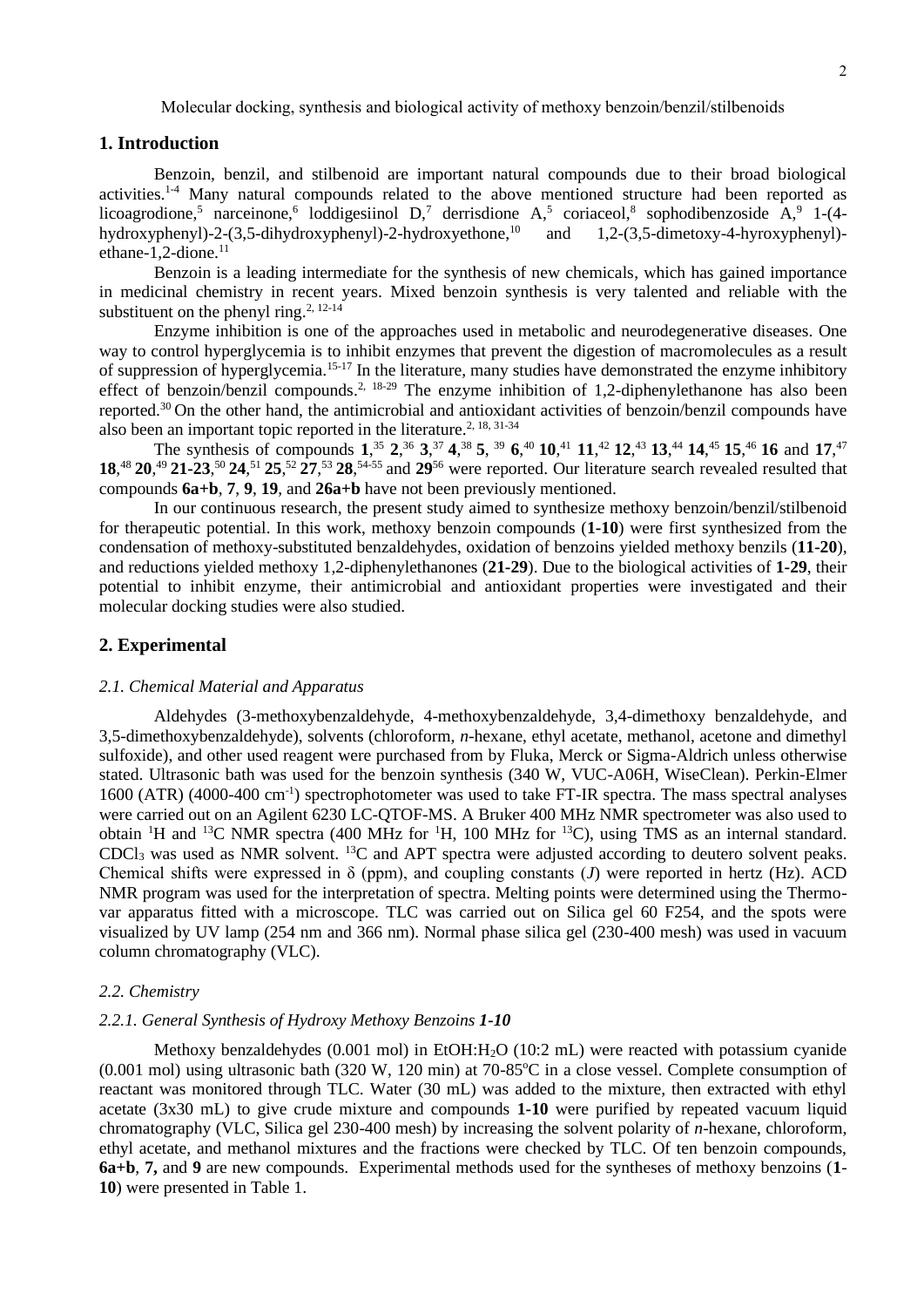| Reagents (0.01mol each)                 | able 1. Experimental include for the symmeshs of including componies (1.10)<br><b>Possible benzoin products</b><br>$(R_1PhCOCH(OH)PhR_2)$ | N <sub>0</sub>          | <b>Yields</b><br>(%)     |
|-----------------------------------------|-------------------------------------------------------------------------------------------------------------------------------------------|-------------------------|--------------------------|
| Benzaldehyde                            | $R_1, R_2 = -H$                                                                                                                           |                         | $\overline{\phantom{a}}$ |
| 3-Methoxybenzaldehyde                   | $R_1$ , $R_2 = 3$ -OCH <sub>3</sub>                                                                                                       |                         | 24                       |
| <b>KCN</b>                              | $R_1 = 3$ -OCH <sub>3</sub> , $R_2 = -H/R_1 = -H$ , $R_2 = 3$ -OCH <sub>3</sub>                                                           | $1a+b$                  | 52                       |
| Benzaldehyde                            | $R_1, R_2 = -H$                                                                                                                           |                         |                          |
| 4-Methoxybenzaldehyde                   | $R_1$ , $R_2 = 4$ -OCH <sub>3</sub>                                                                                                       |                         | 16                       |
| <b>KCN</b>                              | $R_1 = 4$ -OCH <sub>3</sub> , $R_2 = -H$                                                                                                  | $\overline{2}$          | 58                       |
| Benzaldehyde                            | $R_1, R_2 = -H$                                                                                                                           |                         |                          |
| 3,4-Dimethoxybenzaldehyde               | $R_1$ , $R_2 = 3,4$ -diOCH <sub>3</sub>                                                                                                   |                         | 20                       |
| <b>KCN</b>                              | $R_1 = 3,4$ -diOCH <sub>3</sub> , $R_2 = -H$                                                                                              | 3                       | 56                       |
| 3-Methoxybenzaldehyde<br><b>KCN</b>     | $R_1$ , $R_2 = 3$ -OCH <sub>3</sub>                                                                                                       | $\overline{\mathbf{4}}$ | 78                       |
| 3-Methoxybenzaldehyde                   | $R_1$ , $R_2 = 3$ -OCH <sub>3</sub>                                                                                                       |                         | 16                       |
| 4-Methoxybenzaldehyde                   | $R_1$ , $R_2 = 4$ -OCH <sub>3</sub>                                                                                                       |                         | 18                       |
| <b>KCN</b>                              | $R_1 = 4$ -OCH <sub>3</sub> , $R_2 = 3$ -OCH <sub>3</sub>                                                                                 | 5                       | 58                       |
| 3-Methoxybenzaldehyde                   | $R_1$ , $R_2 = 3$ -OCH <sub>3</sub>                                                                                                       |                         | 18                       |
| 3,5-Dimethoxybenzaldehyde               | $R_1$ , $R_2 = 3,5$ -diOCH <sub>3</sub>                                                                                                   |                         | 37                       |
| <b>KCN</b>                              | $R_1 = 3$ -OCH <sub>3</sub> , $R_2 = 3,5$ -diOCH <sub>3</sub> /<br>$R_1 = 3, 5$ -diOCH <sub>3</sub> , $R_2 = 3$ -OCH <sub>3</sub>         | $6a + b$                | 42                       |
| 3-Methoxybenzaldehyde                   | $R_1$ , $R_2 = 3$ -OCH <sub>3</sub>                                                                                                       |                         | 22                       |
| 3,4-Dimethoxybenzaldehyde               | $R_1$ , $R_2 = 3,4$ -diOCH <sub>3</sub>                                                                                                   |                         | 16                       |
| <b>KCN</b>                              | $R_1 = 3,4$ -diOCH <sub>3</sub> , $R_2 = 3$ -OCH <sub>3</sub>                                                                             | 7                       | 49                       |
| 3,4-Dimethoxybenzaldehyde<br><b>KCN</b> | $R_1$ , $R_2 = 3,4$ -diOCH <sub>3</sub>                                                                                                   | 8                       | 52                       |
| 3,4-Dimethoxybenzaldehyde               | $R_1$ , $R_2 = 3,4$ -diOCH <sub>3</sub>                                                                                                   |                         | 21                       |
| 3,5-Dimethoxybenzaldehyde               | $R_1$ , $R_2 = 3,5$ -diOCH <sub>3</sub>                                                                                                   |                         | 42                       |
| <b>KCN</b>                              | $R_1 = 3,4$ -diOCH <sub>3</sub> , $R_2 = 3,5$ diOCH <sub>3</sub>                                                                          | 9                       | 26                       |
| 3,5-Dimethoxybenzaldehyde<br><b>KCN</b> | $R_1$ , $R_2 = 3,5$ -diOCH <sub>3</sub>                                                                                                   | 10                      | 72                       |

<sup>a</sup> US, 340 Watt, EtOH-H<sub>2</sub>O (10:2 mL) in closed flask, 70-85 °C, 120 min.

The structures of the benzoins (**1-10**) were confirmed through NMR, FT-IR, UV, LC-QTOF-MS analysis, and ACD NMR program's help. Their spectral data are given below.

*2-(3,5-dimethoxyphenyl)-2-hydroxy-1-(3-methoxyphenyl)ethanone(6a) and 1-(3,5-dimethoxyphenyl)-2 hydroxy-2-(3-methoxyphenyl)ethanone(6b):* Yield:  $42\%$ ;  $R_f = 0.48$  (*n*-hexane-EtOAc: 1:1); light yellow oil; UV (EtOAc) λ max nm (logε): 230(4,43); FT-IR (cm<sup>-1</sup>): 3456, 3025, 2939, 2838, 1682, 1594, 1457, 1428, 1296, 1208,1156, 845, 683; <sup>1</sup>H-NMR (400 MHz, CDCl<sub>3</sub>, δ, ppm): 5.89 (s, 1H, H-2); 5.84 (s, 1H, H-2); 7.49-7.02 (m, 11H, Ar-H); 6.48 (s, 2H, H-2'',6''); 6.35 (s, 1H, H-4''); 4.77 (s, 2x -OH); 3.71-3.65 (s, 6x-OCH3);  $^{13}$ C-NMR (100 MHz, CDCl<sub>3</sub>,  $\delta$ , ppm): 198.63, 198.51(C=O), 161.21, 160.70, 160.03, 159.65, 141.21, 141.18, 140.55, 135.29 and 134.83 (Ar-C), 130.12, 129.63, 121.66, 120.27, 120.07, 114.02, 113.35, 113.11, 106.86, 106.85, 105.74, 105.70, 100.33, and 100.28, (Ar-CH), 76.27 and 76.29 (CH, C-2), 55.42, 55.27, 55.23, 55.10 (6x-OCH<sub>3</sub>); Positive LC-QTOF-MS  $m/z$  (%): (C<sub>17</sub>H<sub>18</sub>O<sub>5</sub>) [M+Na]<sup>+</sup>: 325.2351(100), calcd. 325.2351.

*1-(3,4-dimethoxyphenyl)-2-hydroxy-2-(3-methoxyphenyl)ethanone* (7): Yied: 49%; R<sub>f</sub> = 0.57 (*n*-hexane-EtOAc: 1:1); light orange oil; UV (EtOAc) λ max nm (logε): 247(3,82); FT-IR (cm<sup>-1</sup>): 3455, 3020, 2937, 2837, 1668, 1598, 1583, 1513, 1462, 1260, 1146, 1076, 1019, 874, 751, 706; <sup>1</sup>H-NMR (400 MHz, CDCl<sub>3</sub>,  $\delta$ , ppm): 5.83 (s, 1H, H-2); 7.49-7.39 (m, 2H, H-2'/6'); 6.89 (d, *J*=8.0 Hz, 1H, H-5'); 6.84 (s, 1H, H-2''); 6.77-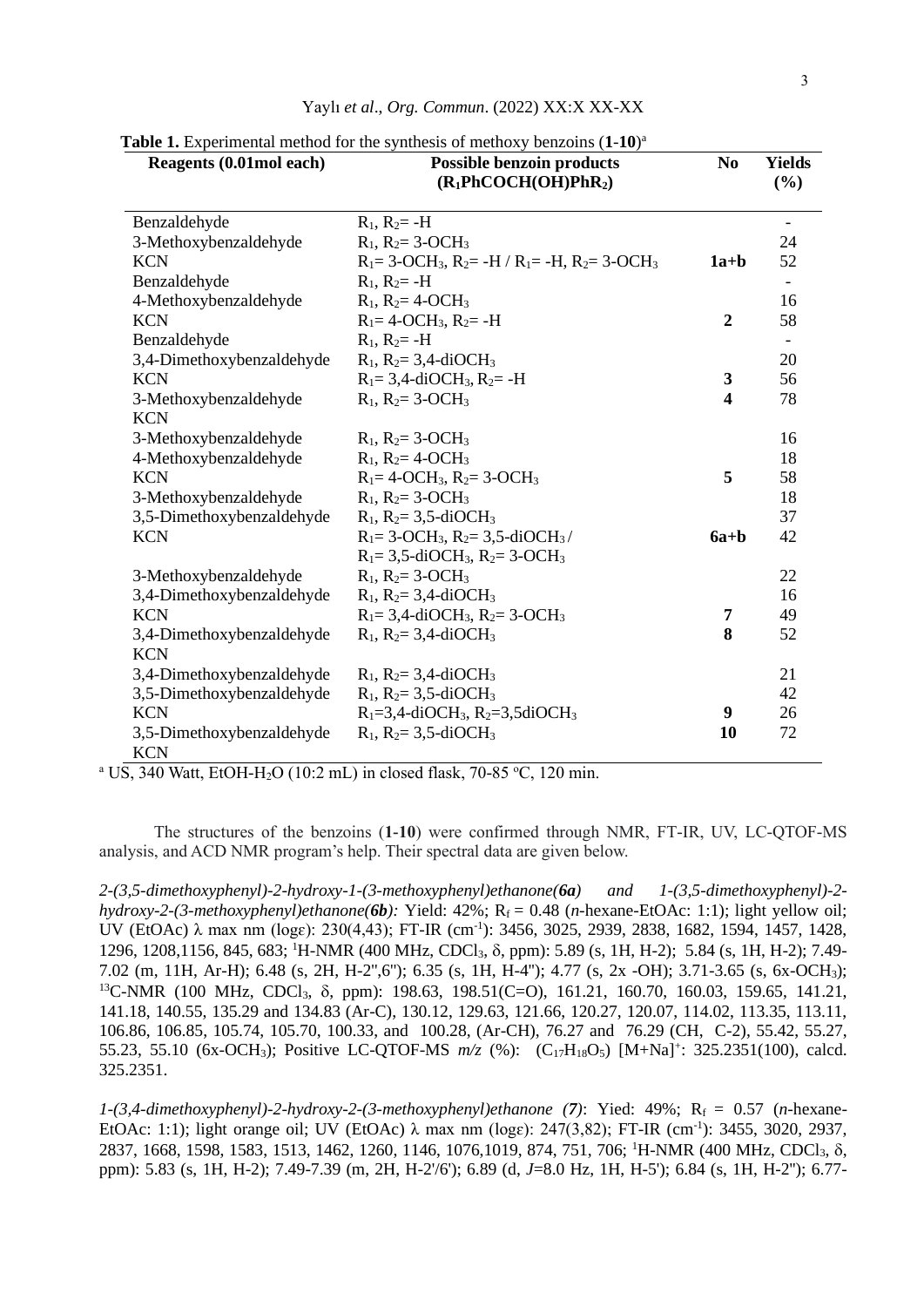6.70 (m, 2H, H-4''/6''); 7.18-7.14 (m, 1H, H-5''); 4.72 (bs, 1H, -OH); 3.77 (s, 3'/4'-OCH3); 3.65 (s, 3''-OCH3);  $13C-NMR$  (100 MHz, CDCl<sub>3</sub>,  $\delta$ , ppm): 197.08 (C-1), 75.64 (C-2), 126.27 (C-1'), 113.77 (C-2'), 148.90 (C-3'), 153.80 (C-4'), 110.05 (C-5'), 124.20 (C-6'), 141.22 (C-1''), 110.97 (C-2''), 159.97 (C-3''), 113.12 (C-4''), 130.05 (C-5''), 119.95 (C-6''), 55.79 (3'-OCH3), 55.93 (4'-OCH3), 55.09 (3''-OCH3); Positive LC-QTOF-MS *m/z* (%): (C<sub>17</sub>H<sub>18</sub>O<sub>5</sub>) [M+Na]<sup>+</sup>: 325.2574(100), calcd. 325.2572.

*1-(3,4-dimethoxyphenyl)-2-(3,5-dimethoxyphenyl)-2-hydroxyethanone(9)*: Yield: 26%; Rf = 0.5 (*n-*hexane-EtOAc: 1:1); melting point (°C): 94-95; FT-IR (cm<sup>-1</sup>): 3448, 3027, 2938, 2839, 1670, 1595, 1515, 1463,1268, 1205, 1156, 1022, 802; <sup>1</sup>H-NMR (400 MHz, CDCl<sub>3</sub>,  $\delta$ , ppm): 5.69 (s, 1H, H-2); 7.32 (s, 1H, H-2'); 6.51 (bd, 1H, H-5'); 7.33 (bd, 1H, H-6'); 6.36 (s, 2H, H-2'',6''); 6.10 (s, 1H, H-4''); 4.75 (bs, 1H, -OH); 3.49 (s, 3'- OCH<sub>3</sub>); 3.54 (s, 4'-OCH<sub>3</sub>); 3.41 (s, 3"/4"-OCH<sub>3</sub>); <sup>13</sup>C-NMR (100 MHz, CDCl<sub>3</sub>,  $\delta$ , ppm): 196.94 (C-1), 75.52 (C-2), 126.21 (C-1'), 110.75 (C-2'), 148.70 (C-3'), 153.63 (C-4'), 109.77 (C-5'), 123.88 (C-6'), 141.93 (C-1''), 105.50 (C-2''), 160.98 (C-3''), 99.67 (C-4''), 160.98 (C-5''), 105.50 (C-6''), 55.44 (3'-OCH3), 55.56 (4'-OCH3); 54.90 (3"/5"-OCH<sub>3</sub>). Positive LC-QTOF-MS  $m/z$  (%): (C<sub>18</sub>H<sub>20</sub>O<sub>6</sub>) [M+K-H]<sup>+</sup>: 371.0913(75), calcd. 371.0901.

#### *2.2.2. General Synthesis of Methoxy Benzils 11-20*

Methoxy benzoins (100-300 mg) were dissolved in HPLC grade acetone (3-5 mL) and Fehling reagent (Fehling A: 1 mL + Fehling B: 0.5 mL)<sup>57</sup> was added. Reaction mixtures were stirred at 0-5 °C for 20-30 minutes and were terminated after the TLC control. Water (10 mL) was added to the flask after solvent evaporation and reaction content was extracted with ethyl acetate (3x20 mL) to give crude mixture. The compounds **11-20** were purified by repeated vacuum liquid chromatography (VLC, Silica gel 230-400 mesh) by increasing the solvent polarity of *n*-hexane, chloroform, ethyl acetate, and methanol mixtures and the fractions were checked by TLC. Compound **19** was a new compound. The structures of benzil (**11-20)**  derivatives were verified through NMR, UV, FT-IR, LC-QTOF-MS analysis, and ACD NMR program's help.

*1*-(3,4-Dimethoxyphenyl)-2-(3,5-dimethoxyphenyl)ethane-1,2-dione(19): Yield: 65%; R<sub>f</sub> = 0.52 (*n*-hexane-EtOAc: 2:1); melting point (°C): 169-170; UV (EtOAc)  $\lambda$  max nm (loge): 330(4,19); FT-IR (cm<sup>-1</sup>): 3027, 2938, 1773, 1661, 1593, 1510, 1465, 1424, 1275, 1159, 1063; <sup>1</sup>H-NMR (400 MHz, CDCl<sub>3</sub>, δ, ppm): 7.58 (s, 1H, H-2'); 6.88 (d, *J*=8.0 Hz, 1H, H-5'); 7.44 (d, *J*=8.0 Hz, 1H, H-6'); 7.08 (s, 2H, H-2'', 6''); 6.71 (s, 1H, H-4"); 3.94 (s, 6H, 3'/4'-OCH<sub>3</sub>); 3.80 (s, 6H, 3"/5"-OCH<sub>3</sub>); <sup>13</sup>C-NMR (100 MHz, CDCl<sub>3</sub>,  $\delta$ , ppm): 194.53 (C-1), 193.10 (C-2), 126.14 (C-1'), 110.35 (C-2'), 149.57 (C-3'), 154.96 (C-4'), 110.15 (C-5'), 126.37 (C-6'), 134.95 (C-1''), 107.37 (C-2''), 161.08 (C-3''), 107.37 (C-4''), 161.08 (C-5''), 107.37 (C-6''), 56.07 (3'-OCH3), 56.23 (4'-OCH<sub>3</sub>), 55.65 (3"/5"-OCH<sub>3</sub>). Positive LC-QTOF-MS  $m/z$  (%): (C<sub>18</sub>H<sub>18</sub>O<sub>6</sub>) [M+Na]<sup>+</sup>: 353.1080(100), calcd. 353.1067.

## *2.2.3. General Synthesis of Methoxy Stilbenoids 21-29*

Zn(Hg) amalgam (2 equivalents)<sup>58</sup> was added to ethanolic solution (3-5 mL) of methoxy benzoins  $(100-300 \text{ mg})$  and mixtures were stirred at ice bath for 10 minutes. Then, concentrated HCl-H<sub>2</sub>O mixture (1: 1,2 mL) was added. The reactions were terminated after the TLC control (1-6 hours). Water (10 mL) was added to the flask after solvent evaporation and reaction content was extracted with chloroform (3x20 mL) to give crude mixture. The compounds **21-29** were purified by repeated vacuum liquid chromatography (VLC, Silica gel 230-400 mesh) by increasing the solvent polarity of n-hexane, chloroform, ethyl acetate, and methanol mixtures and the fractions were checked by TLC. Compound **26** was a new compound. The structures of the stilbenoid (methoxy diphenyl ethanone) (**21-29)** were verified through NMR, UV, FT-IR, LC-QTOF-MS analysis, and ACD NMR program's help.

*2-(3,5-Dimethoxyphenyl)-1-(3-methoxyphenyl)ethanone(26a) and 1- (3,5-dimethoxyphenyl)-2-(3 methoxyphenyl)ethanone*( $26b$ ): Yield: 16%; R<sub>f</sub> = 0.68 (*n*-hexane-ethyl acetate: 4:2); light yellow oil; FT-IR (cm-1 ): 3027, 3002, 2937, 2837, 1692, 1596, 1460, 1427, 1261, 1209, 1157, 1052; <sup>1</sup>H-NMR (400 MHz, CDCl3, , ppm): (**26a**): 7.63 (d, *J*=7.8 Hz, 1H, H-6'); 7.36 (bs, 1H, H-2'); 7.26 (t, *J*= 7.6 Hz, 1H, H-5'), 6.92 (d, *J*=7.8 Hz, H-4'), 6.48 (s, 2H, H-2'', 6''); 6.37 (s, 1H, H-4''); 4.22 (m, H-2, -CH2); 3.85, 3.78 (s, 3x -OCH3).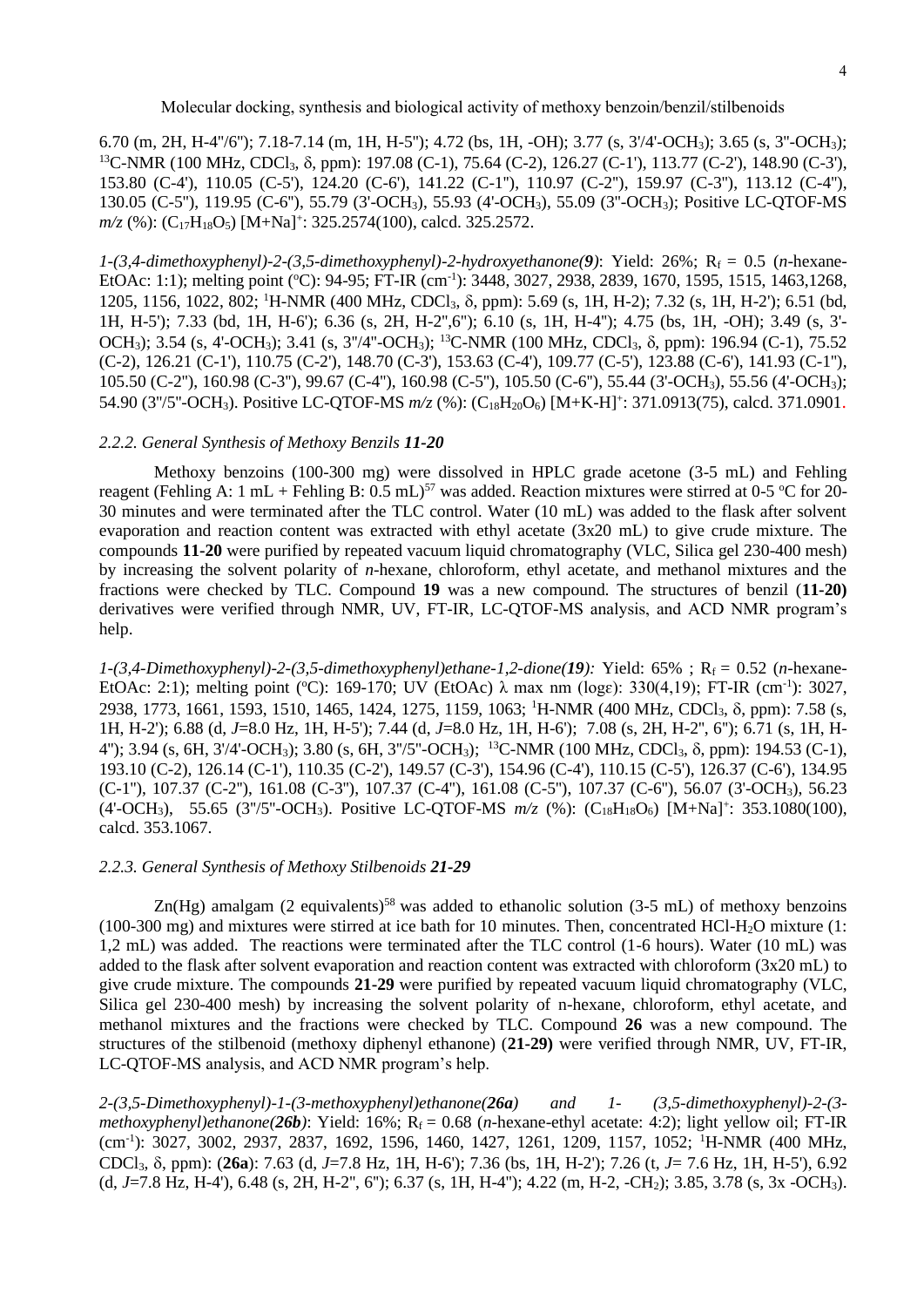#### Yaylı *et al*., *Org. Commun*. (2022) XX:X XX-XX

(**26b**): 7.38 (t, *J*=7.8 Hz, 1H, H-5'); 7.18 (s, 2H, H-2'',6''); 6.68 (s, 1H, H-4''); 6.88 (d, *J*= 7.8 Hz, 1H, H-6'); 6.88-6.82 (m, 1H, H-2',4'); 4.22 (m, H-2, -CH<sub>2</sub>); 3.83, 3.80 (s, 3x -OCH<sub>3</sub>); <sup>13</sup>C-NMR (100 MHz, CDCl<sub>3</sub>,  $\delta$ , ppm): 197.27/197.21 (C-1), 45.92/45.68 (C-2), 160.97, 160.88, 159.86, 138.49, 137.91, 136.77, and 136.08 (Ar-C), 129.68, 129.64, 121.81, 121.33, 119.66, 115.13, 112.86, 112.42, 107.52, 106.50, 105.40, and 98.96 (Ar-CH), 55.55, 55.40, 55.28, 55.16 (-OCH<sub>3</sub>). Positive LC-QTOF-MS  $m/z$  (%): (C<sub>17</sub>H<sub>18</sub>O<sub>4</sub>) [M+K]<sup>+</sup>: 325.2351(100), calcd. 325.2356.

## *2.3. Biological Assays*

#### *2.3.1. Enzyme Inhibitions*

α-Amylase, α-glucosidase, tyrosinase, AChE, and BChE enzyme inhibition experimental procedure was described in our previous work. <sup>18</sup>

#### *2.3.2. Antimicrobial Activities*

#### *2.3.2.1. Microorganisms Used for Antimicrobial Activity*

The test microorganisms used in the study were obtained from Refik Saydam Hıfzısıhha Institute (Ankara) and are as follows. Three Gram (-); *Escherichia coli* ATCC 25922, *Yersinia pseudotuberculosis*  ATCC 911, *Pseudomonas aeruginosa* ATCC 43288; five Gram(+); *Staphylococcus aureus* ATCC 25923, *Streptococcus mutans, Paenobascillus* sp., *Bacillus cereus* 709 ROMA, *Bacillus subtilis* ATCC 10774, one tuberculosise; *Mycobacterium smegmatis* ATCC607, and fungi; *Candida albicans* ATCC 60193. Inhibition diameters were measured by the agar well diffusion method,<sup>59-64</sup> and the MIC value was determined as microgram-milliliter (μg /mL) to the microdilution technics.

#### *2.3.2.2. Antimicrobial Activity Assessment (Agar-well Diffusion Method)*

The antimicrobial screening test using the agar-well diffusion method as adapted was used earlier<sup>59-64</sup> and procedure was described in our previous work. <sup>18</sup>

# *2.3.2.3. Minimal Inhibition Concentration (MIC) Assay*

The antimicrobial properties of **1-29** were investigated quantitatively in respective broth media by using the microdilution method, and the minimal inhibition concentration (MIC) values ( $\mu$ g/mL) were examined.<sup>60</sup> Experimental procedure was described in our previous work.<sup>18</sup>

## *2.2.4. Antioxidant Activities*

Antioxidant activities of 1-29 were tested against FRAP,<sup>65-67</sup> CUPRAC,<sup>66</sup> and DPPH<sup>68-73</sup> methods according to the literature<sup>65-70</sup> and experimental procedure describe in our previous work.<sup>18</sup> Trolox for CUPRAC and FRAP and butylated hydroxytoluene for DPPH were used as standards.

#### *2.4. Molecular Docking Analysis Procedure*

Molecular docking analysis was performed using the AutoDock 4.2 program<sup>74</sup> to elucidate the enzyme-ligand interaction mechanisms between compounds **1-29** and the enxzymes α-glucosidase, αamylase, AChE, BChE and tyrosinase. This method requires three-dimensional (3D) structural information of the target enzyme and ligand to investigate the enzyme-ligand interaction mechanisms. First, the 3D crystal structures of target enzymes α-amylase, α-glucosidase, AChE, BchE, and tyrosinase were obtained from the protein data bank website (http://www.rcsb.org/pdb) (PDB ID: 5NN4, 4W93, 4EY6, 6QAA and 2Y9X, respectively). Crystallized ligands, water molecules, and noninteracting ions were then removed from these protein structures, and appropriate hydrogen atoms were added using the APBS-PDB2PQR software package.<sup>75</sup> After the preparation of the protein structures was completed, the grid box was adjusted according to the location of the binding site of the crystallized ligands and the amino acids responsible for the activity of the enzymes were selected and the binding site was determined with the AGFR1.2 program.<sup>76</sup> Docking was performed with a rigid protein and a flexible ligand using the Lamarckian Genetic algorithm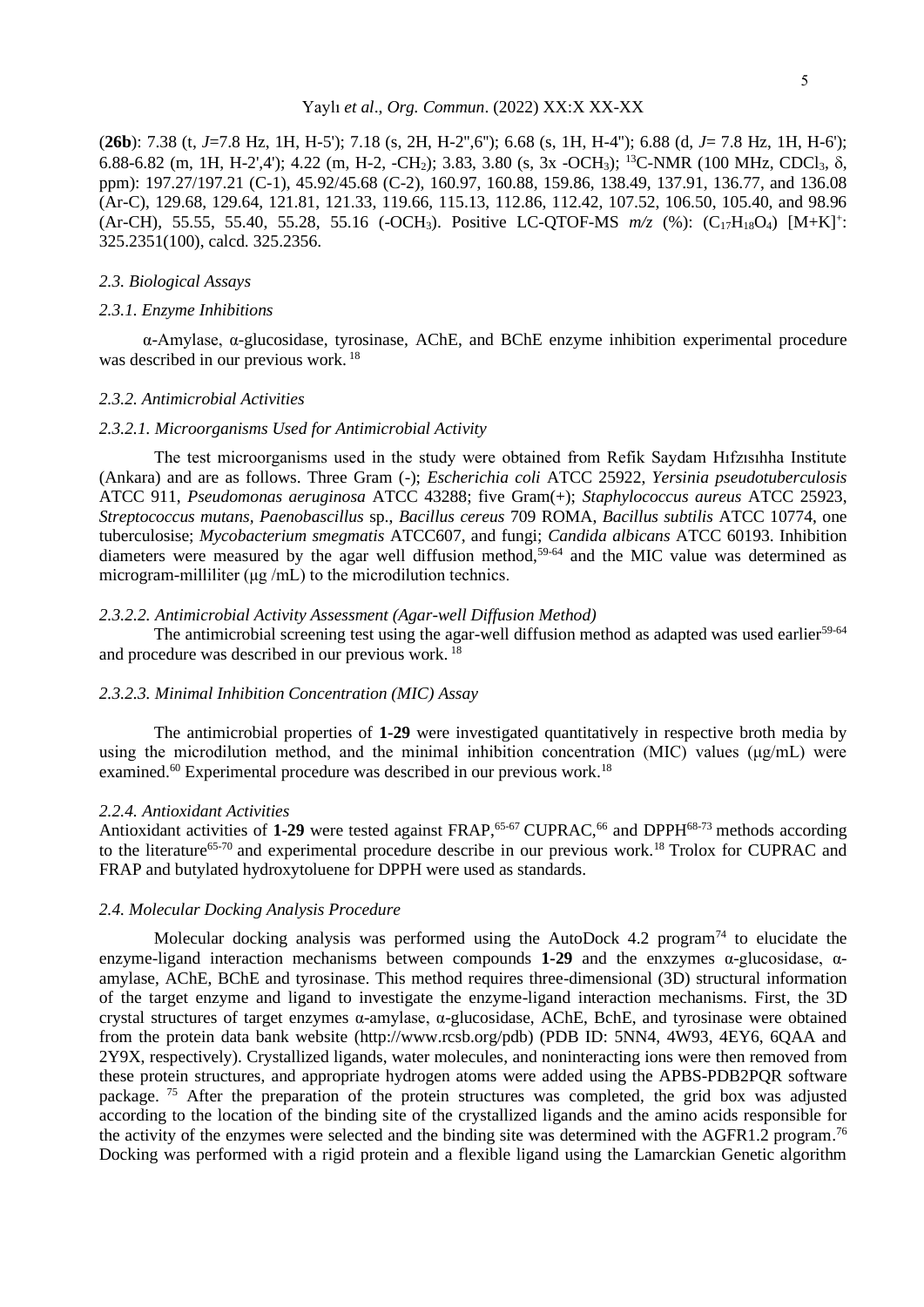and 100 independent runs per ligand. After this analysis, the protein and ligand conformation with the lowest binding energy was generated and visualized using BIOVIA Discovery Studio Client.<sup>77</sup>



 $\int$ a: KCN, EtOH-H<sub>2</sub>O (10:2), 340 Watt-US, 70-85°C, in closed balloon; **b**: Fehling reagent, 0-5°C; c: Zn(Hg)

| N <sub>0</sub>          | $R_1$                      | R <sub>2</sub>                                |
|-------------------------|----------------------------|-----------------------------------------------|
| $1a+b$                  | $3-OCH3/-H$                | -H/3-OCH <sub>3</sub>                         |
| $\overline{2}$          | $4-OCH3$                   | -H                                            |
| $\overline{\mathbf{3}}$ | $3,4$ -diOCH <sub>3</sub>  | $-H$                                          |
| 4                       | $3-OCH3$                   | $3-OCH3$                                      |
| 5                       | $4-OCH3$                   | $3-OCH3$                                      |
| $6a + b$                | $3-OCH3/3,5-diOCH3$        | $3,5$ -diOCH <sub>3</sub> /3-OCH <sub>3</sub> |
| 7                       | $3,4$ -diOCH <sub>3</sub>  | $3-OCH3$                                      |
| 8                       | $3,4$ -diOCH <sub>3</sub>  | $3,4$ -diOCH <sub>3</sub>                     |
| 9                       | $3,4$ -diOCH <sub>3</sub>  | $3,5$ -diOCH <sub>3</sub>                     |
| 10                      | $3,5$ -diOCH <sub>3</sub>  | $3,5$ -diOCH <sub>3</sub>                     |
| 11                      | $3-OCH3$                   | -H                                            |
| 12                      | $4-OCH3$                   | $-H$                                          |
| 13                      | $3,4$ -di-OCH <sub>3</sub> | $-H$                                          |
| 14                      | $3-OCH3$                   | $3-OCH3$                                      |
| 15                      | $4-OCH3$                   | $3-OCH3$                                      |
| 16                      | $3-OCH3$                   | $3,5$ -diOCH <sub>3</sub>                     |
| 17                      | $3,4$ -diOCH <sub>3</sub>  | $3-OCH3$                                      |
| 18                      | $3,4$ -diOCH <sub>3</sub>  | $3,4$ -diOCH <sub>3</sub>                     |
| 19                      | $3,4$ -diOCH <sub>3</sub>  | $3,5$ -diOCH <sub>3</sub>                     |
| 20                      | $3,5$ -diOCH <sub>3</sub>  | $3,5$ -diOCH <sub>3</sub>                     |
| $21a+b$                 | $3-OCH3/-H$                | $-H/3-OCH3$                                   |
| 22                      | $4-OCH3$                   | -H                                            |
| 23                      | $3,4$ -diOCH <sub>3</sub>  | $-H$                                          |
| 24                      | $3-OCH3$                   | $3-OCH3$                                      |
| 25                      | $4-OCH3$                   | $3-OCH3$                                      |
| $26a+b$                 | $3-OCH3/3,5-diOCH3$        | $3,5$ -diOCH <sub>3</sub> /3-OCH <sub>3</sub> |
| 27                      | $3,4$ -diOCH <sub>3</sub>  | $3-OCH3$                                      |
| 28                      | $3,4$ -diOCH <sub>3</sub>  | $3,4$ -diOCH <sub>3</sub>                     |
| 29                      | $3,5$ -diOCH <sub>3</sub>  | $3,5$ -diOCH <sub>3</sub>                     |

**Scheme 1.** Synthesis scheme for the methoxy benzoin, benzil, and stilbenoid derivatives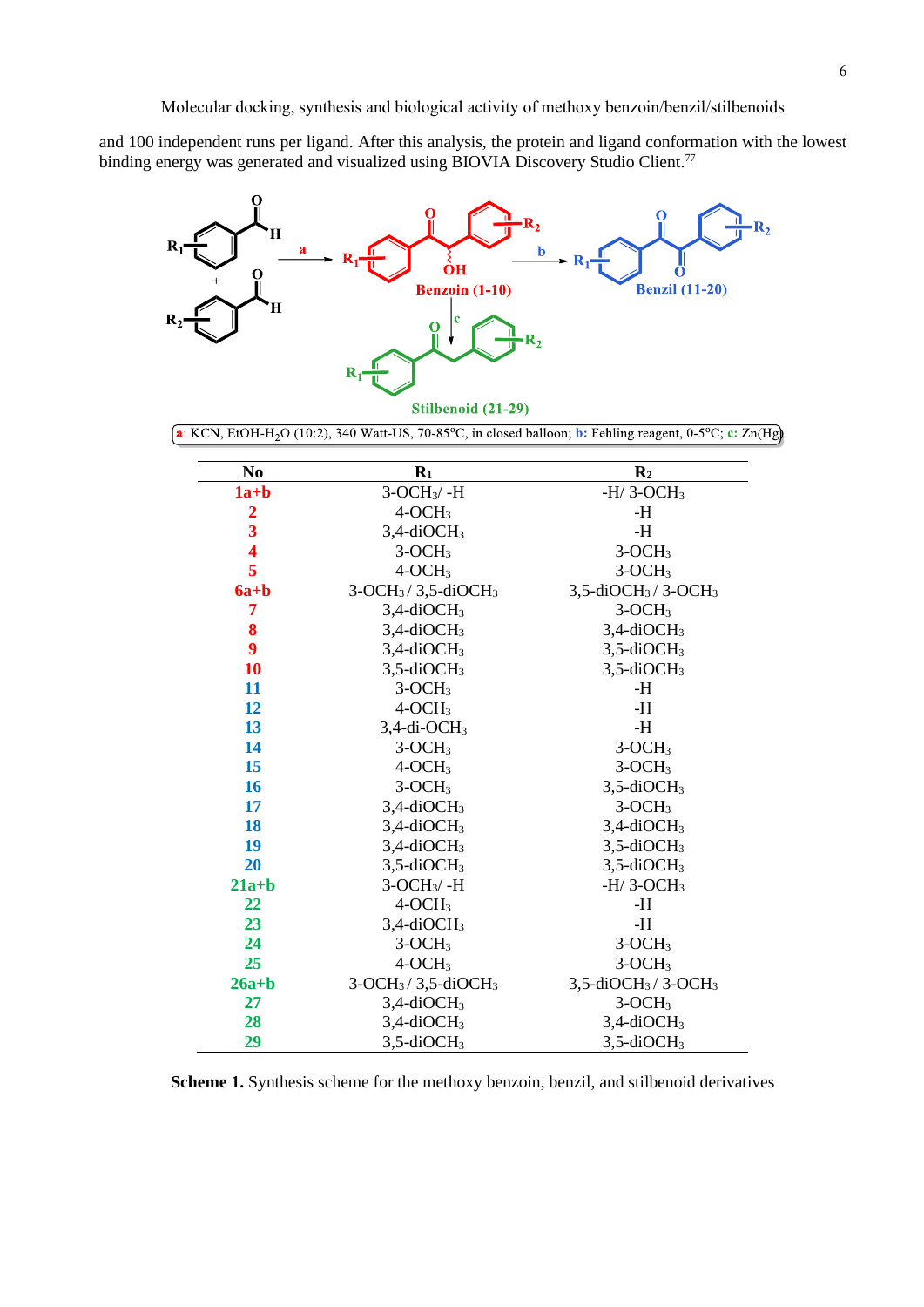# **3. Results and Discussion**

## *3.1. Chemistry*

The synthetic method for all compounds (**1**-**29**) is shown in Scheme 1. Benzoins (**1-10**) 2,18 were obtained from commercially substituted various benzaldehydes using KCN/US (340 W) which were then were oxidized with Fehling reagent to give the corresponding benzil compounds  $(11-20)$ .<sup>57</sup> Benzoins were also reduced with Zn(Hg) amalgam to afford methoxy-substituted stilbenoids (**21**-**29**).<sup>58</sup> A total of 29 methoxy-substituted benzoin/benzil/stilbenoid were synthesized and characterized by 1D NMR (<sup>1</sup>H,  $APT^{13}C$ ), LC-QTOF-MS, FT-IR, UV, and by the help of ACD 1D NMR program.

Our previous works reported the biological evaluation (enzyme inhibition, antioxidant and antimicrobial activity) of hydroxy and hydroxymethoxy benzoin/benzyl, which showed promising activities selectively due to their different substitution and position.<sup>2, 18</sup> Therefore, we aimed to synthesize a series of new/known methoxy benzoin/benzil/stilbenoid compounds to evaluate their biological activity, which were then screened for their enzyme inhibition, antimicrobial and antioxidant activity.

The synthesis of benzoin from two different benzaldehydes can give four different products, and the product yield depends on the substituent groups. 2, 18 Compounds **2**-**5** and **7**-**10** were obtained as single products and compounds **1** and **6** were obtained as mutual isomeric mixtures, which were purified by a vacuum liquid column chromatography (Table 1). The synthesized benzoin compounds are racemic, and the <sup>1</sup>H NMR spectra revealed the benzylic -CH(OH) peaks at  $\delta$  5.69-5.89 ppm and the <sup>13</sup>C NMR spectra indicated peaks at  $\delta$  197-198 ppm for C-1 (C=O) and  $\delta$  75-77 ppm for C-2. The disappearance of the benzylic proton and carbon peaks for the benzoin and the appearance of two asymmetric carbonyl peaks at  $\delta$ 193-195 ppm for C-1 (C=O) and C-2 confirmed the benzil skeletons. Fot the stilbenoid compounds, the presence of the benzylic -CH<sub>2</sub> peak at  $\delta$  4.22 (m) ppm in the <sup>1</sup>H NMR spectra and the peaks at  $\delta$  197-198 ppm for C=O and  $\delta$  45-46 ppm for -CH<sub>2</sub> in the <sup>13</sup>C NMR spectra indicated the stilbenoid structure.

# *3.2. Biological Assay*

#### *3.2.1. Enzyme Inhibition Assays*

Methoxy benzoin/benzil/stilbenoids (**1-29**) were tested *in vitro* for their inhibition of αglucosidase<sup>73,78</sup>  $\alpha$ -amylase,<sup>78</sup> tyrosinase,<sup>79-80</sup> AChE,<sup>81-82</sup> and BChE<sup>81</sup> inhibition. Their measured IC<sub>50</sub> (µg/mL) values are shown in Table 2.

Among the compounds obtained (**1-29**), the most effective structures were **1** (118.28 µg/mL), **14**  (103.32 µg/mL), **19** (101.83 µg/mL), and **28** (114.78 µg/mL) according standard (acarbose 93.12 µg/mL) used for the α-amylase. Compounds **19** and **14** were as active as the standard (acarbose) and the highest activities were seen with benzils for  $\alpha$ -amylase. Only compounds **16** (59.30  $\mu$ g/mL), **15** (64.17  $\mu$ g/mL), and **19** (69.44 µg/mL) were effective in inhibiting α-glucosidase compared with the standard (acarbose, 36.65  $\mu$ g/mL). Many of the benzoin/benzil/stilbenoid compounds were not active against  $\alpha$ -glucosidase. Compounds 2 (66.22  $\mu$ g/mL), 7 (114.47  $\mu$ g/mL), and 23 (109.39  $\mu$ g/mL) were found to be most effective compounds against AChE compared with the standard used (galantamine, 9.26 µg/mL). Compared to the galantamine standard used (33.72 µg/mL) against BChE, compounds **7** (93.51 µg/mL) and **13** (70.94 µg/mL) were found to be the most effective. The most effective compounds were 2 (33.29  $\mu$ g/mL), 4 (54.13  $\mu$ g/mL), **14** (62.89 µg/mL), **16** (31.89 µg/mL), **18** (32.15 µg/mL), **25** (48.11 µg/mL), and **26** (32.44 µg/mL) according to the standard used for the tyrosinase (kojic acid, 12.78 µg/mL). Compounds **2** (33.29 µg/mL), **16** (31.89 µg/mL), and **26a+b** (32.44 µg/mL) wereproved to be the most effective for the each group of compounds, respectively. Methoxy benzoins were seen as the most effective compounds in the range of 33.29-83.55 µg/mL in all three groups. Evaluation of the inhibition of five enzymes showed that each class of methoxy benzoin/benzil/stilbenoids had different activities against the tested enzymes. Compounds 1**9** against αamylase, **16** against α-glucosidase, and tyrosinase, **2** against AChE, and **13** against BChE were found to be the most effective among each group compared to the standards used.

When the structure-activity relationship (SAR) of the compounds was considered, the following results were obtained. Benzoin/benzil/stilbenoid (**1-29**) has mono/di-OCH<sub>3</sub> groups on ring A and B as  $R_1$  and R2, respectively. Based on the structural properties of **1**-**29,** a limited structure-activity relationship (SAR) was developed (Scheme 1). Among them, compounds  $1$  (IC<sub>50</sub> = 118.28 µg/mL),  $14$  (IC<sub>50</sub> = 103.32 µg/mL), and **19**  $(IC_{50} = 101.83 \text{ µg/mL})$  with  $-OCH_3/di-OCH_3$  at 3-/3,4-as R<sub>1</sub> and  $-OCH_3/di-OCH_3$  at 3- and 3,5- as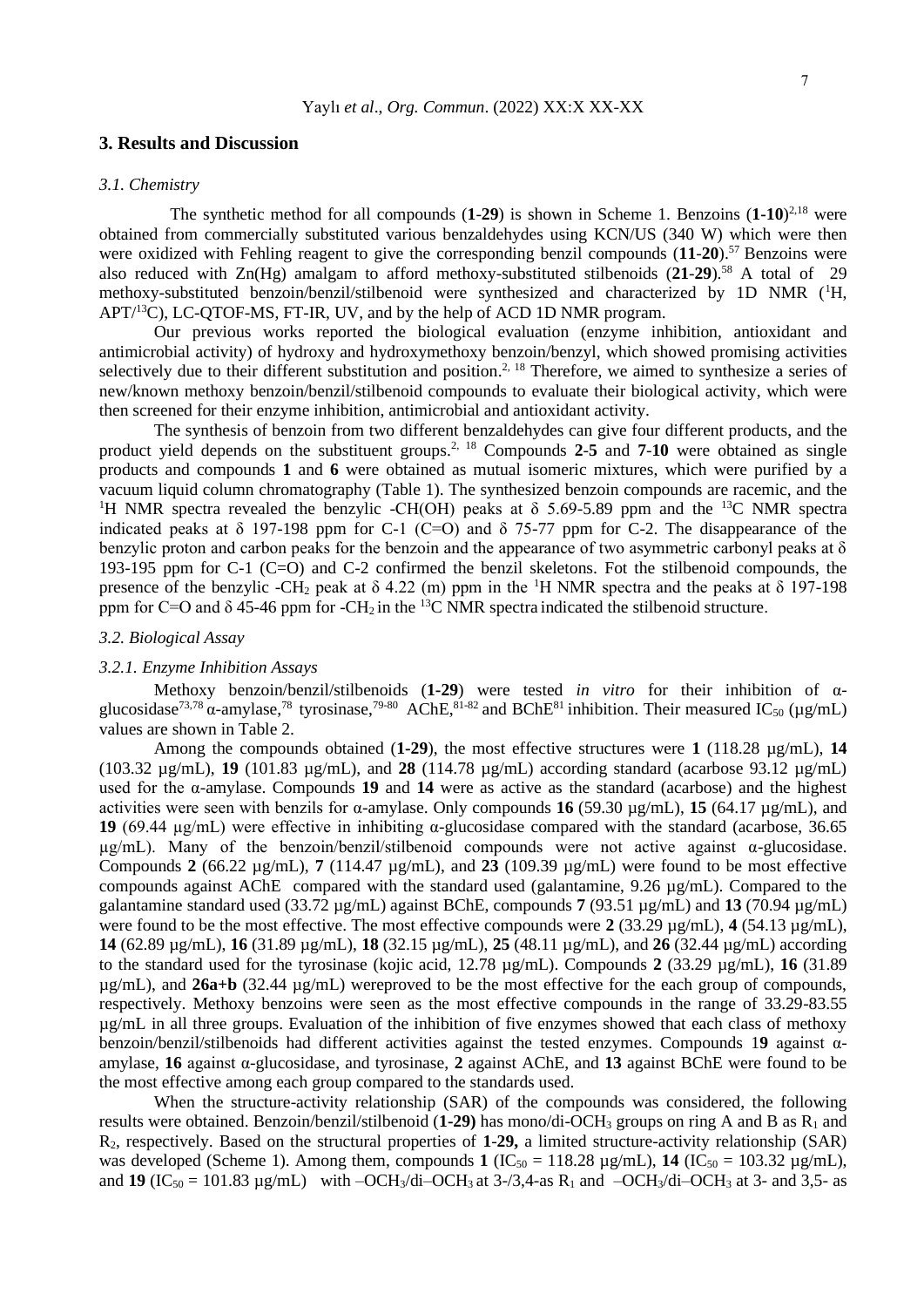R<sup>2</sup> to each other exhibited similar inhibitory activity against *α*-amylase compared with the standard acarbose  $(IC_{50} = 93.12 \text{ µg/mL})$ . The activity increased when the position of one of the  $-OCH_3$  groups in the compounds was shifted to the 3- position as  $R_1$  and to the 3- and 3,5- positions as  $R_2$ . When  $\alpha$ -amylase inhibition was evaluated, it was seen that the most active compound in all three groups was found to be **19**  $(IC_{50} = 101.83 \,\mu\text{g/mL})$  with the 3,4-diOCH<sub>3</sub> as R<sub>1</sub>, and with the 3,5-diOCH<sub>3</sub> as R<sub>2</sub> compared to the standard (acarbose). Thus, -OCH<sup>3</sup> benzils (**11**-**20**) are significant in interaction with the enzyme and the decrease in activity for oxidized derivatives may be due to low interaction of hydrogen bonding. Compounds **15** (IC<sub>50</sub> = 64.17  $\mu$ g/mL), and **19** (IC<sub>50</sub> = 69.44  $\mu$ g/mL) with methoxy at 4- and 3,4- as R<sub>1</sub> and methoxy/dimethoxy at 3-, and 3,5- positions as  $R_2$  to each other resulted closer inhibition as the standard (acarbose,  $IC_{50} = 36.65$ ) µg/mL) against *α*-glucosidase. Enzyme inhibition had shown that methoxy benzil analogues were usually more active for *α*-glucosidase and gave higher interaction with the enzyme.

| N <sub>0</sub>          | mmonnon or <b>x</b><br>α-Amylase | $(10, 0, \mu_{\rm B} \mu_{\rm H}$<br>$\alpha$ -Glucosidase | <b>AChE</b>              | <b>BChE</b>                  | <b>Tyrosinase</b> |
|-------------------------|----------------------------------|------------------------------------------------------------|--------------------------|------------------------------|-------------------|
| <b>Benzoins</b>         |                                  |                                                            |                          |                              |                   |
| $1a+b$                  | 118.28                           | 372.85                                                     | >1000                    | 147.24                       | 83.55             |
| $\overline{2}$          | 155.89                           | >1000                                                      | 66.22                    | >1000                        | 33.29             |
| $\overline{\mathbf{3}}$ | >1000                            | 417.04                                                     | >1000                    | 342.12                       | 76.99             |
| $\overline{\mathbf{4}}$ | 456.25                           | >1000                                                      | 384.81                   | 335.51                       | 54.13             |
| 5                       | 137.47                           | >1000                                                      | 166.31                   | 241.00                       | >1000             |
| $6a + b$                | 271.73                           | >1000                                                      | 185.91                   | 106.04                       | >1000             |
| $\overline{7}$          | >1000                            | >1000                                                      | 114.47                   | 93.51                        | 71.75             |
| 8                       | 468.49                           | >1000                                                      | >1000                    | >1000                        | 61.75             |
| $\boldsymbol{9}$        | 431.74                           | >1000                                                      | >1000                    | 772.12                       | >1000             |
| 10                      | >1000                            | >1000                                                      | 354.54                   | >1000                        | >1000             |
| <b>Benzils</b>          |                                  |                                                            |                          |                              |                   |
| 11                      | >1000                            | >1000                                                      | >1000                    | >1000                        | >1000             |
| 12                      | 428.32                           | >1000                                                      | 163.90                   | 208.53                       | 80.73             |
| 13                      | 121.41                           | >1000                                                      | >1000                    | 70.94                        | >1000             |
| 14                      | 103.32                           | >1000                                                      | 372.85                   | 126.43                       | 62.89             |
| 15                      | 433.34                           | 64.17                                                      | 394.34                   | 153.55                       | >1000             |
| 16                      | >1000                            | 59.30                                                      | >1000                    | >1000                        | 31.89             |
| 17                      | >1000                            | >1000                                                      | 274.44                   | 228.15                       | >1000             |
| 18                      | >1000                            | >1000                                                      | >1000                    | 317.76                       | 32.15             |
| 19                      | 101.83                           | 69.44                                                      | >1000                    | 242.44                       | >1000             |
| 20                      | >1000                            | 203.10                                                     | >1000                    | >1000                        | >1000             |
| <b>Stilbenoids</b>      |                                  |                                                            |                          |                              |                   |
| $21a+b$                 | 253.43                           | >1000                                                      | 139.87                   | >1000                        | 87.65             |
| 22                      | >1000                            | >1000                                                      | >1000                    | 303.55                       | >1000             |
| 23                      | >1000                            | >1000                                                      | 109.39                   | 156.03                       | >1000             |
| 24                      | 788.82                           | >1000                                                      | >1000                    | >1000                        | >1000             |
| 25                      | 391.48                           | >1000                                                      | 509.43                   | 182.53                       | 48.11             |
| $26a+b$                 | 177.03                           | 325.88                                                     | >1000                    | >1000                        | 32.44             |
| 27                      | 476.01                           | >1000                                                      | >1000                    | 400.68                       | 258.52            |
| 28                      | 114.78                           | >1000                                                      | 210.86                   | >1000                        | 158.74            |
| 29                      | >1000                            | >1000                                                      | >1000                    | >1000                        | >1000             |
| <b>Acarbose</b>         | 93.12                            | 36.65                                                      | $\overline{\phantom{a}}$ | $\qquad \qquad \blacksquare$ |                   |
| Galantamine             |                                  |                                                            | 9.26                     | 33.72                        | $\frac{1}{2}$     |
| <b>Kojic Acid</b>       |                                  |                                                            | $\overline{\phantom{a}}$ |                              | 12.78             |

**Table 2.** Enzyme inhibition of  $1-29$  (IC<sub>50, μg/mL)</sub>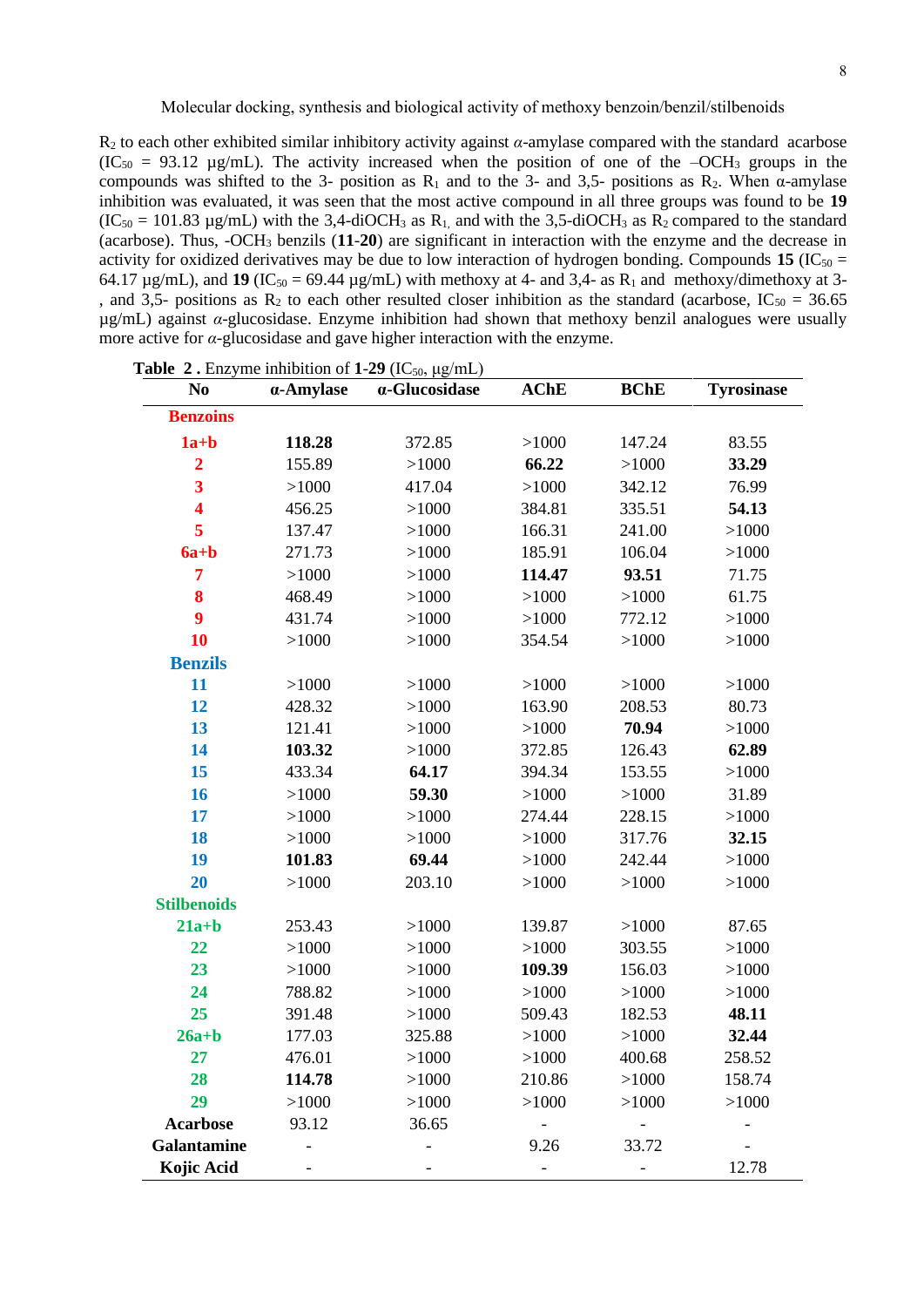Compounds **2** (IC<sub>50</sub> = 66.22 µg/mL), **7** (IC<sub>50</sub> = 114.47 µg/mL), and **23** (IC<sub>50</sub> = 109.39 µg/mL) with methoxy/dimethoxy at 4- and 3,4- as  $R_1$  and methoxy group at 3- as  $R_2$  to each other showed moderate inhibition effect against AChE in comparison with the standard galantamine ( $IC_{50} = 9.26 \mu g/mL$ ). IC<sub>50</sub> values of most of the benzoin/benzil/stilbenoid compounds gave the low inhibition (IC<sub>50</sub> = >1000 μg/mL) against *α*glucosidase enzyme. The  $IC_{50}$  value of 7 and 13 were found to be 93.51  $\mu$ g/mL and 70.94  $\mu$ g/mL with dimethoxy at 3,4- position as R<sub>1</sub> and methoxy at 3- position as R<sub>2</sub> (galantamine,  $IC_{50} = 33.72 \text{ µg/mL}$ ), respectively. Other compounds gave the low activity with  $IC_{50}$  values of  $>1000 \mu$ g/mL against BChE. These results showed that -OCH<sub>3</sub> substituted benzoin/benzil/stilbenoid compounds were usually not active on AChE and BChE enzyme inhibitions. Compounds 2  $(IC_{50} = 33.29 \text{ µg/mL})$ , 4  $(IC_{50} = 54.13 \text{ µg/mL})$ , 14  $(IC_{50} = 54.13 \text{ µg/mL})$  $= 62.89 \text{ µg/mL}$ ), **16**  $(IC_{50} = 31.89 \text{ µg/mL})$ , **18**  $(IC_{50} = 32.15 \text{ µg/mL})$ , **25**  $(IC_{50} = 48.11 \text{ µg/mL})$ , and **26**  $(IC_{50} = 32.15 \text{ µg/mL})$ 32.44  $\mu$ g/mL) with -OCH<sub>3</sub> /di-OCH<sub>3</sub> at 4-, 3-, 3,4-, and 3,5- positions as R<sub>1</sub> and -OCH<sub>3</sub> /-OH at 3-, 3,4-, and 3,5- positions as  $R_2$  to each other gave the parallel inhibition against tyrosinase in comparison with the kojic acid (IC<sub>50</sub> = 12.78  $\mu$ g/mL).

Compounds **5, 6, 9, 10, 11, 15, 17-19, 22-24, and 29** resulted the low activity  $(IC_{50}$ ,  $>1000$ µg/mL). The numbers of more active compounds among the all three group were observed against tyrosinase comparison with other tested enzymes (Table 2). Compound 19 ( $IC_{50} = 101.83 \mu g/mL$ ) having 3,4-diOCH<sub>3</sub> as R<sub>1</sub> and 3,5-di-OCH<sub>3</sub> as R<sub>2</sub>, compound **15** (IC<sub>50</sub> = 64.17 µg/mL) having 4-OCH<sub>3</sub> as R<sub>1</sub> and 3-OCH<sub>3</sub> as R<sub>2</sub>, compound **2** (IC<sub>50</sub> = 66.22 µg/mL) having 4-OCH<sub>3</sub> as R<sub>1</sub>, compound **13** (IC<sub>50</sub> = 70.94 µg/mL) having 3,4-di-OCH<sub>3</sub> as R<sub>1</sub>, compound **16** (IC<sub>50</sub> = 31.89  $\mu$ g/mL) having 3--OCH<sub>3</sub>as R<sub>1</sub> and 3.5-di-OCH<sub>3</sub> as R<sub>2</sub> displayed the best inhibitory activity against *α*-glucosidase, *α*-amylase, BChE, AChE, and tyrosinase enzymes, respectively. The results have shown that some of the methoxy substituted benzoin/benzil/stilbenoid (**1-29**) were active against the tested enzymes comparison with used standard. Nevertheless, highly differences in the activity was observed due to the number and positions of substitution on the benzoin/benzil/stilbenoid structures (**1-29**).

In the literature, many enzymatic studies were reported for the benzoin/benzil/stilbenoid compounds. In our previous work, hydroxy and hydroxy methoxy benzoin/benzil compounds showed enzyme inhibition as much as used standards against α-glucosidase, α-amylase, tyrosinase, AChE, and BChE. 2,18 Enzyme inhibition of hydroxy, hydroxymethoxy and methoxy benzoin and benzil compounds are compared, hydroxybenzoin were the most active against α-amylase and α-glucosidase. Whereas, among the all three benzoin/benzil, the best activity were observed from hydroxymethoxy benzoin/benzil compounds against tyrosinase, AChE, and BChE. In another work, synthesis of benzoin and their phosphatidyl inositol 3-kinase activities (PI3K $\alpha$ ) were reported.<sup>19</sup> 1,2-Diphenyliminoethanols were the more closely resemble the fingerprint of PI3K enzyme inhibitors were mentioned.<sup>20</sup> In a work, benzil compounds were reported to be inhibitor of carboxylesterases (CEs). <sup>21</sup> In another work, studies of  $\alpha$ -hydroxyketones and  $\alpha$ -diketones on Jack bean urease have been reported.<sup>22</sup> The imidazole derivatives of benzils were evaluated for their  $\alpha$ glucosidase inhibitory effect and the results revealed that most of the compounds investigated good activity at low micro-molar concentration.<sup>23</sup> Benzils were reported as mammalian CEs inhibitor<sup>24</sup> and inhibitory force of 1,2-dione depends on the hydrophobicity of the R group and electrophilicity effect of the C=O group.<sup>24</sup> A work had shown the CEs activity of long alkyl chain benzil inhibitors in situ.<sup>25</sup> Recently, a class of CEs inhibitors based on benzil was identified and these compounds showed inhibition effect on CEs in the low nanomolar range. Results suggested that carboxylesterase activity with benzil or its analogs applied to minimize the toxicity of normal cells to CPT-11.<sup>26</sup> Benzil was also reported as a selective inhibitor of CEs, and the inhibitory activity of related 1,2-diones was evaluated toward enzymes. <sup>83</sup> Another paper described the structural basis for the inhibition of hCE1 by the nanomolar affinity of benzil. It was suggested that the efficacy of clinical drugs could be modulated by targeted hCE1 inhibitors.<sup>27</sup> It was mentioned in the literature that cytosolic epoxide hydrolase activity was supressed by benzil and the enzyme appeared to be inhibited by benzyl.<sup>28</sup> Compounds affecting rodent microsomal epoxide hydrolase activity on human adrenal enzyme were also reported in the literature. 1,1,1-Trichloropropene-2,3-oxide and cyclohexene oxide were reported to inhibit the activity, whereas benzil had a stimulatory effect.<sup>29</sup> Amino-carboxylic based pyrazoles were mentioned as inhibitors of protein tyrosine phosphatase 1B (PTP1B), and compounds with different hydrophobic tails, such as 1,2-diphenylethanone and dibenzil amines, were evaluated in the PTP1B enzymatic assay. <sup>30</sup> Thus, the enzymatic studies showed that benzoin/benzil/stilbenoid compounds could be potentially drug-active compounds and require further studies.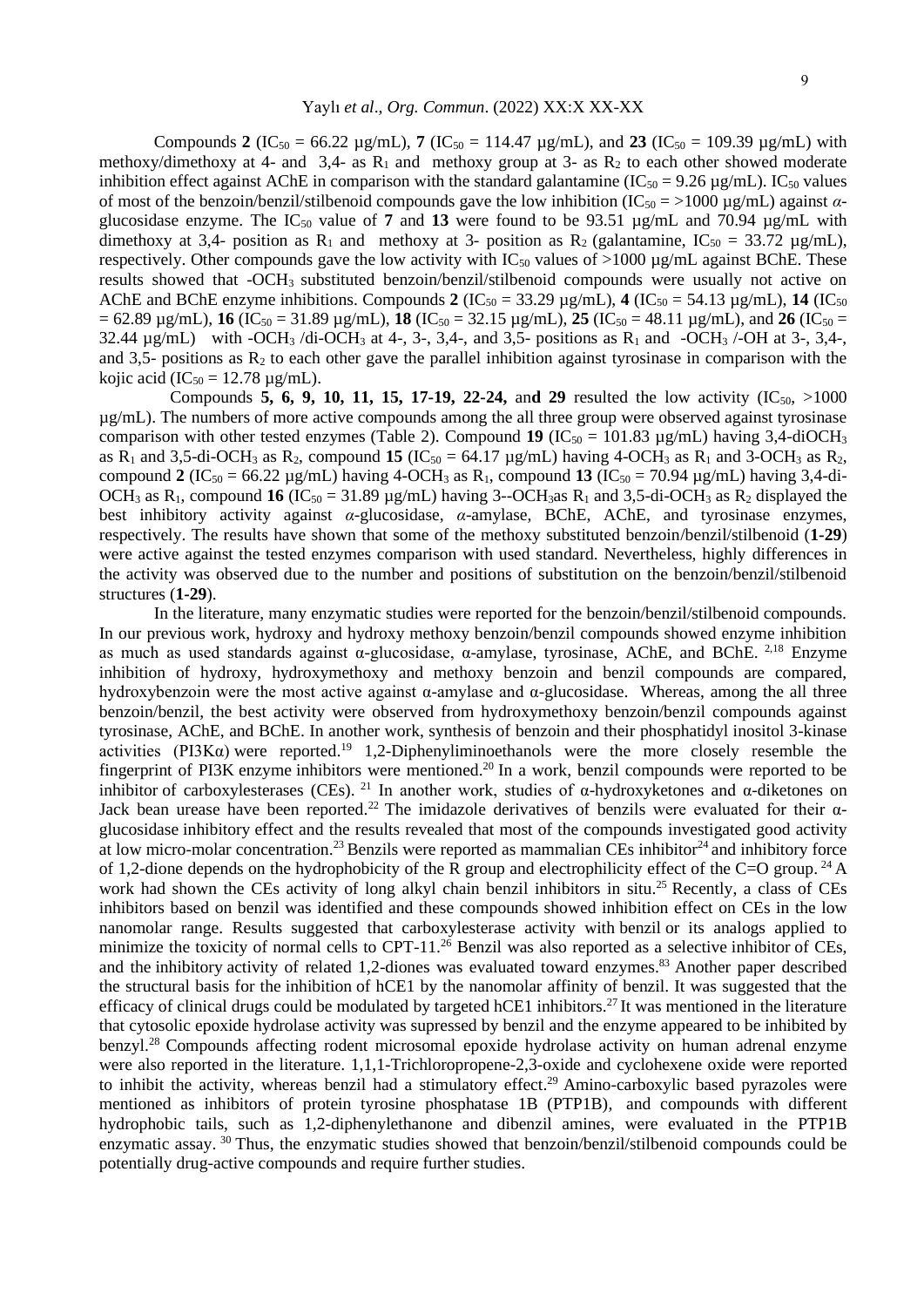# *3.2.2. Antimicrobial Activity Assays*

The antimicrobial activities of **1-29** against eight bacteria, one yeast, and one fungus were investigated. MIC values (µg/mL) were calculated<sup>59-60</sup> after inhibition diameters (mm) were observed and the data are shown in Table 3.

|                         | <b>Stock</b>  | Microorganism and minimum inhibition concentration (MIC, µg/mL) |                              |                          |                          |                          |                          |                              |                          |                          |                          |
|-------------------------|---------------|-----------------------------------------------------------------|------------------------------|--------------------------|--------------------------|--------------------------|--------------------------|------------------------------|--------------------------|--------------------------|--------------------------|
| N <sub>0</sub>          | sol.          | Gram (-)                                                        |                              |                          |                          | $Gram (+)$               |                          |                              | <b>Tuberculosis</b>      |                          | Fungi                    |
|                         | $\mu$ g/mL    | $\mathcal{E}c$                                                  | Yp                           | Pa                       | Sa                       | Sm                       | Psp                      | Bc                           | Bs                       | Ms                       | Ca                       |
| <b>Benzoins</b>         |               |                                                                 |                              |                          |                          |                          |                          |                              |                          |                          |                          |
| $1a+b$                  | 70500         | 440                                                             | 440                          | 440                      | 440                      |                          |                          | 220                          |                          | 110                      | 110                      |
| $\overline{2}$          | 101900        |                                                                 |                              |                          |                          |                          |                          |                              |                          |                          |                          |
| 3                       | 65300         | 1632                                                            | 1632                         | 204                      | 408                      |                          | $\overline{\phantom{a}}$ | 408                          | $\overline{\phantom{a}}$ | 102                      | 408                      |
| $\overline{\mathbf{4}}$ | 3300          | 41                                                              | 82                           | $\frac{1}{2}$            | 165                      |                          |                          | $\overline{\phantom{a}}$     |                          | 41                       | 41                       |
| 5                       | 82300         | 4115                                                            | 4115                         | $\overline{\phantom{0}}$ |                          |                          |                          | 514                          |                          | 64                       | 514                      |
| $6a + b$                | 88800         | 2220                                                            | 2220                         |                          |                          |                          |                          | 1110                         |                          | 69                       | 1110                     |
| $\overline{7}$          | 17700         | 885                                                             | 885                          |                          |                          |                          |                          | 442                          | $\overline{\phantom{0}}$ | 221                      | 221                      |
| 8                       | 1400          |                                                                 |                              |                          |                          |                          |                          |                              | $\overline{\phantom{a}}$ |                          |                          |
| $\boldsymbol{9}$        | 17300         | $\overline{a}$                                                  | $\frac{1}{2}$                | 216                      |                          |                          |                          |                              |                          |                          |                          |
| 10                      | 16800         |                                                                 |                              |                          |                          |                          |                          |                              |                          |                          |                          |
| <b>Benzils</b>          |               |                                                                 |                              |                          |                          |                          |                          |                              |                          |                          |                          |
| 11                      | 3500          | 88                                                              |                              |                          |                          |                          |                          | 22                           |                          | 22                       | 44                       |
| 12                      | 2000          |                                                                 |                              |                          |                          |                          |                          |                              |                          | 50                       | 100                      |
| 13                      | 9900          | 123                                                             | 247                          | 495                      | 123                      |                          |                          |                              | $\overline{\phantom{a}}$ | 61                       | 247                      |
| 14                      | 6100          | 76                                                              | 8152                         | 152                      | 305                      | 305                      |                          |                              |                          | 38                       | 305                      |
| 15                      | 7600          | 95                                                              | 190                          | 380                      | 190                      |                          |                          | $\overline{a}$               |                          | 190                      | 380                      |
| 16                      | 20700         |                                                                 | $\overline{\phantom{a}}$     | 517                      | 129                      | 517                      |                          | 129                          |                          | 517                      | 1035                     |
| 17                      | 3000          |                                                                 | 150                          | $\overline{\phantom{a}}$ | 75                       |                          |                          | 75                           |                          | 75                       | 75                       |
| 18                      | 3200          | 80                                                              | $\qquad \qquad \blacksquare$ | 160                      |                          |                          |                          | 160                          |                          | 20                       | 160                      |
| 19                      | 4600          | 230                                                             | $\overline{\phantom{0}}$     | $\overline{a}$           |                          |                          |                          | $\overline{\phantom{0}}$     |                          | 230                      | 230                      |
| 20                      | 3700          | 185                                                             |                              | ÷,                       | 185                      |                          |                          | $\overline{\phantom{0}}$     |                          | 185                      | 185                      |
| <b>Stilbenoids</b>      |               |                                                                 |                              |                          |                          |                          |                          |                              |                          |                          |                          |
| $21a+b$                 | 3000          | 150                                                             | 150                          |                          |                          |                          |                          | $\overline{a}$               | 18.8                     | 33                       |                          |
| 22                      | 5400          | 270                                                             | 270                          |                          |                          |                          |                          |                              | 16.9                     | 34                       |                          |
| 23                      | 6500          | 325                                                             | $\qquad \qquad \blacksquare$ |                          |                          |                          |                          | $\overline{\phantom{m}}$     | 395                      | $\overline{\phantom{a}}$ |                          |
| 24                      | 24400         | $\overline{\phantom{0}}$                                        |                              |                          |                          |                          |                          |                              | 610                      |                          |                          |
| 25                      | 19700         | $\qquad \qquad \blacksquare$                                    |                              |                          |                          |                          |                          |                              | 493                      |                          |                          |
| $26a+b$                 | 10900         |                                                                 |                              |                          |                          |                          |                          |                              | 504                      |                          |                          |
| 27                      | 6000          |                                                                 |                              |                          | $\overline{\phantom{0}}$ |                          |                          | $\overline{\phantom{0}}$     | 150                      |                          |                          |
| 28                      | 3200          | 160                                                             | $\overline{\phantom{a}}$     | 160                      | 160                      | 160                      | 160                      | $\qquad \qquad \blacksquare$ | 160                      | 160                      |                          |
| 29                      | 8600          | $\frac{1}{2}$                                                   |                              | $\overline{\phantom{0}}$ | $\overline{\phantom{a}}$ | $\overline{\phantom{a}}$ | $\overline{\phantom{0}}$ | $\overline{\phantom{a}}$     | 860                      | $\overline{\phantom{a}}$ | $\overline{\phantom{a}}$ |
| Amp.                    | 10            | 10                                                              | 10                           | $\rm{NT}$                | 35                       | 10                       | $\rm{NT}$                | $\rm{NT}$                    | 15                       |                          |                          |
| Strep.                  |               |                                                                 |                              |                          |                          |                          |                          |                              |                          | 35                       |                          |
| Flu.                    | $\mathfrak s$ |                                                                 |                              |                          |                          |                          |                          |                              |                          |                          | 25                       |

**Table 3.** Antimicrobial minimum inhibition concentration of **1-29**

*Ec: Escherichia coli*. *Kp*: *Klepsiella pneumonia*. *Yp*: *Yersinia pseudotuberculosis*. *Pa*: *Pseudomonas aeruginosa*. *Ns*: *Neisseria* sp.. *Mca*: *Moraxella catarrhalis*. *Sa*: *Staphylococcus aureus*. *Ef*: *Enterococcus faecalis*. *Spy*: *Streptococcus pyogenes*. *Sp*n: *Streptococcus pneumonia*. *Sm*: *Streptococcus mutans*. *Lm*: *Listeria monocytogenes*. *Psp*: *Paenibacillus* sp. *Bc*: *Bacillus cereus*. *Bs*: *Bacillus suptilis*. *Ms*: *Mycobacterium smegmatis*. *Ca*: *Candida albicans*. *Sc*: *Saccharomyces cerevisiae*. Amp.: Ampisilin. Strep.: Streptomisin. Flu.: Flukonazol. (-): No activity. NT: Not tested.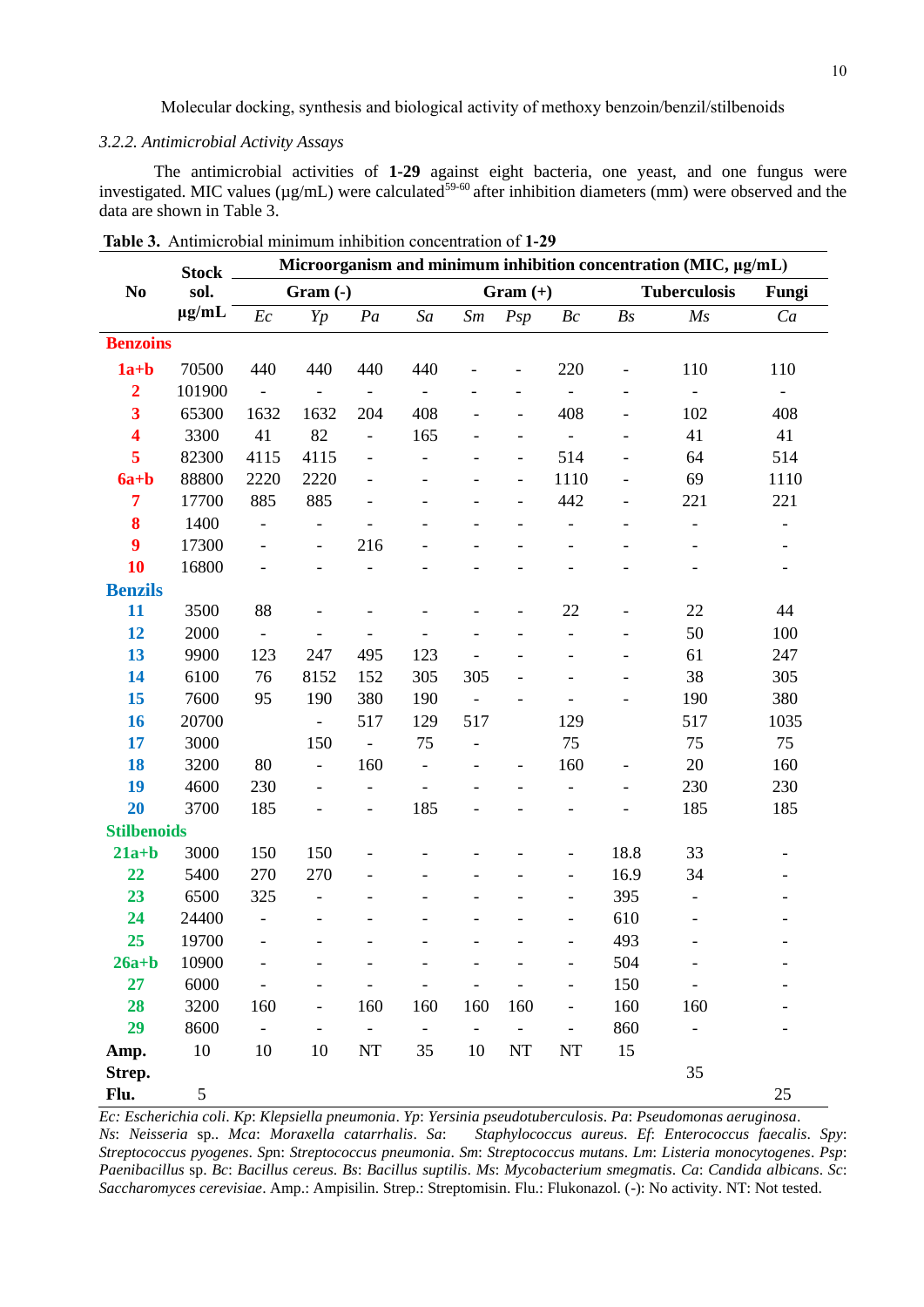Compound **4** was the most active benzoin with MIC values in the range of 41-165 µg/mL against *E. coli*, *Y. pseudotuberculosis*, *Staphylococcus aureus*, *M. smegmatis*, and *C. albicans*, respectively.

Of the benzoins tested, **1**-**7,** and **9** showed MIC in the range of 41-2220 µg/mL against *E. coli*, *Pseudomonas aeruginosa*, *Y. pseudotuberculosis*, *B. cereus*, *S. aureus*, *M. smegmatis*, and *C. albicans* only. Compounds **8** and **10** showed no activity against any of the microorganisms tested. None of the benzoin compounds were effective against *Streptococcus mutans*, *Paenobascillus* sp., and *Bacillus subtilis*. Of the benzil compounds (**11-20**), **11** against *E. coli*, *B. cereus*, *M. smegmatis*, and *C. albicans* and **14** and **18** against *E. coli* and *M. smegmatis* were the most active with the MIC values within the range of 22-88 µg/mL, and 20-80 µg/mL, respectively. All of the benzil compounds tested were active against *M. smegmatis* and *C. albicans* in the range of 20-1035 µg/mL MIC values, respectively. None of the benzil compounds were active against *Paenobascillus* sp. and *B. subtilis*. Compounds **11**, **13**, **14**, **15**, **17** and **18** within the benzil group were most effective against various microorganisms with MIC values in the range of 20-247 µg/mL. In case of stilbenoid (**21-29**), compounds **21** and **22** were the most active against the *M. smegmatis* within the range of 33-34 µg/mL MIC values. None of the stilbenoids showed activity against *B. cereus*, and *C. albicans*, but all stilbenoid compounds  $(21-29)$  were active against *B. subtilis* with MIC values of 18.8-860  $\mu$ g/mL, respectively. As a result of the antimicrobial activities in all three groups, the benzil compounds (**11**-**20**) were found to be most active antimicrobial agents. The antimicrobial activity showed that the compounds with methoxy (-OCH<sub>3</sub>) as -R<sub>1</sub> group at *meta/para* position on ring A and at 3- position as -R<sub>2</sub> group on ring B were more active.

Antimicrobial activities of hydroxy and hydroxy methoxy benzoin/benzil were reported in the literature, which showed promising activities for some of the microorganisms tested.<sup>2, 18</sup> Addanki et al. mentioned the anti-bacterial activity of dinitrobenzil against Gram (+) bacteria such as *S. aureus*, *B. subtilis*, *Staphylococcus epidermidis* and Gram (-) bacteria such as *P. aeruginosa* and *E. coli*. The compounds had the highest inhibitory activity against *Staphylococcus epidermidis* in the case of Gram (+) bacteria and *E. coli* in the case of Gram (-) bacterium compared to standard streptomycin.<sup>31</sup> Nithya et al. reported the antimicrobial activity of 4,4'-dimethoxy benzoin/benzil. And the cytotoxic, and antibacterial activity *in vitro,*which inhibits cell growth, was also demonstratedat different concentration. The results show that the antibacterial activity of benzoin/benzil is higher than the antimicrobial activity.<sup>32</sup> Nithya et al. also synthesized many benzil compounds and reported excellent antimicrobial and cytotoxic activity. The antimicrobial activity results showed that some of the tested compounds exhibited the most promising antibacterial activities. The antioxidant activity of benzil and its analogs was also reported.<sup>33-34</sup>

#### *3.2.3. Antioxidant Activity Assays*

The antioxidant activities of **1-29** were studied by the FRAP, CUPRAC and DPPH methods and the data can be seen in Table 4.

Among all three groups of compounds, the benzoins (**1-10**), were found to be the most effective by all three methods used. It is clear that the benzylic hydroxyl (-OH) in the benzoin structures affected the activity and thus the compounds were more active. The highest CUPRAC and FRAP values of **7** were 1508.17±6.5 (μg/mL) and 2100±42.7 (μg/mL) respectively. The lowest DPPH value of **11** and **1a+b** was found to be  $6.72 \pm 0.7$  mg/mL and  $7.20 \pm 0.5$  mg/mL, respectively. Considering the substitution positions, they are generally more active when  $-OCH_3$  is substituted at the 3,4-position on ring A and at the 3-position on ring B in the case of the CUPRAC and FRAP methods. However, in the DPPH method, the benzoin compound with -OCH<sup>3</sup> at the 3- position of the ring A/B was more effective. The antioxidant activities of benzoin/benzil compounds containing different substituents have been reported in the literature, and the antioxidant activities of some of the reported benzoin/benzil compounds were found to be more effective than the standards used.<sup>2, 18, 32</sup>

## *3.3. Molecular Docking*

The enzyme-ligand interactions between  $\alpha$ -amylase,  $\alpha$ -glucosidase, tyrosinase, AChE, BChE, enzymes with methoxy benzoin (**1**-**10**), benzil (**11**-**20**) and stilbenoid (**21**-**29**) were studied by molecular docking. The lowest binding energy of the compounds indicated better binding affinity to the protein.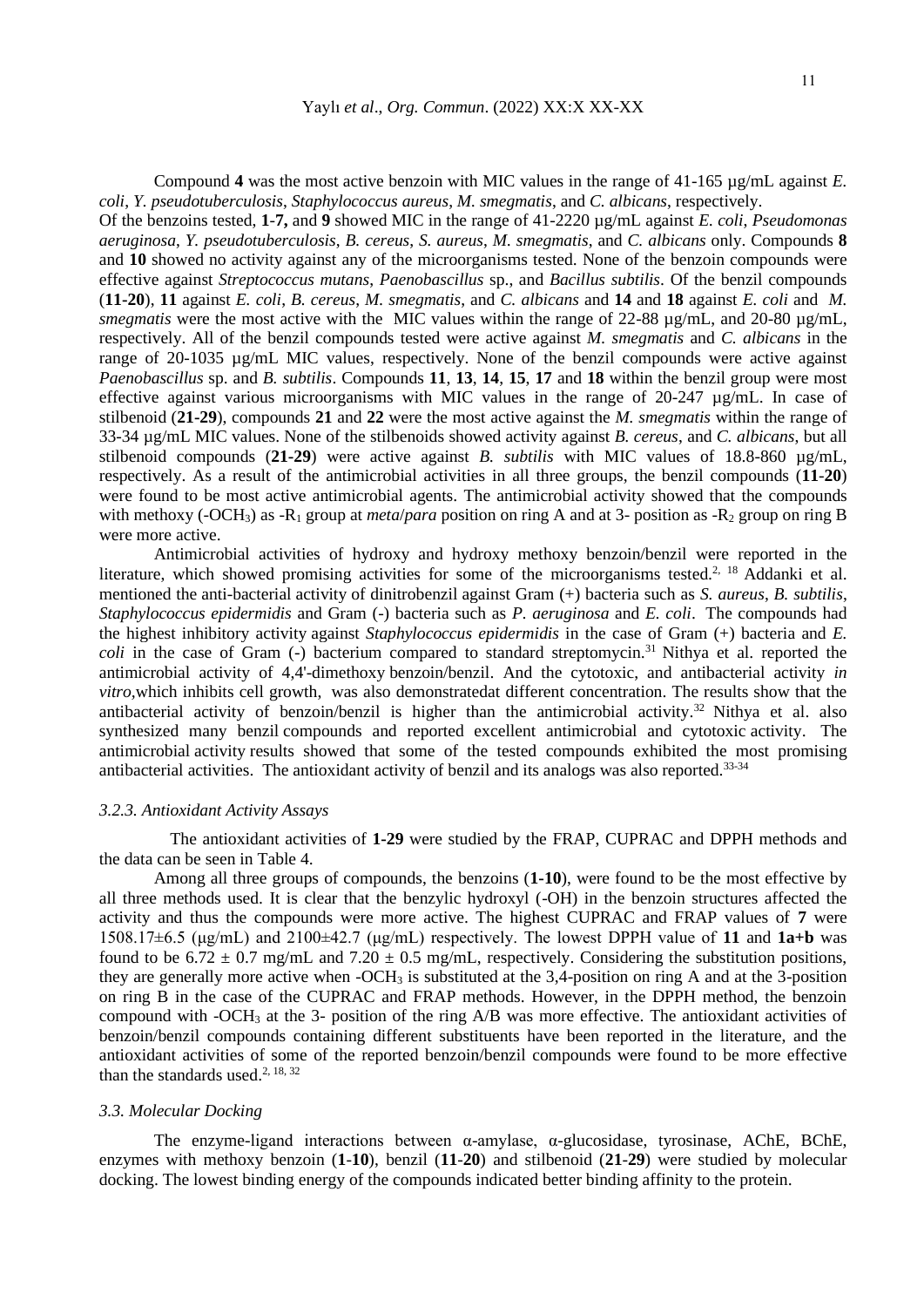| Table 4. Antioxidant activities of 1-29 |                          |                            |                         |  |  |
|-----------------------------------------|--------------------------|----------------------------|-------------------------|--|--|
| N <sub>0</sub>                          | <b>FRAP</b> <sup>a</sup> | <b>CUPRAC</b> <sup>b</sup> | <b>DPPH<sup>c</sup></b> |  |  |
| <b>Benzoins</b>                         |                          |                            |                         |  |  |
| $1a+b$                                  | $1759 \pm 89.6$          | $1468.33 \pm 21.6$         | $7.20 \pm 0.5$          |  |  |
| $\overline{2}$                          | $1625 \pm 112.7$         | $1875.00 \pm 31.5$         | $10.07 \pm 1.5$         |  |  |
| $\overline{\mathbf{3}}$                 | $1917 \pm 57.1$          | $46.67 \pm 5.1$            | $23.20 \pm 1.8$         |  |  |
| 4                                       | $1741 \pm 12.9$          | $965.01 \pm 26.4$          | $35.54 \pm 0.6$         |  |  |
| 5                                       | $1475 \pm 37.4$          | $1428.33 \pm 32.4$         | $36.26 \pm 1.5$         |  |  |
| $6a + b$                                | $1875 \pm 78.9$          | $1407.83 \pm 21.8$         | $43.93 \pm 0.4$         |  |  |
| 7                                       | $2100 \pm 42.7$          | $1508.17 \pm 6.5$          | $13.39 \pm 1.2$         |  |  |
| 8                                       | $1427 \pm 69.3$          | $591.67 \pm 16.2$          | $71.73 \pm 0.2$         |  |  |
| $\boldsymbol{9}$                        | $1867 \pm 87.4$          | $287.50 \pm 17.5$          | $13.69 \pm 0.6$         |  |  |
| <b>10</b>                               | $2001 \pm 37.3$          | $580.00 \pm 36.1$          | $35.56 \pm 1.5$         |  |  |
| <b>Benzils</b>                          |                          |                            |                         |  |  |
| 11                                      | $1477 \pm 12.6$          | $1633.33 \pm 21.6$         | $6.72 \pm 0.7$          |  |  |
| 12                                      | $1515 \pm 69.4$          | $168.34 \pm 8.2$           | $23.68 \pm 2.3$         |  |  |
| 13                                      | $1779 \pm 51.7$          | $40.00 \pm 3.8$            | $65.83 \pm 0.9$         |  |  |
| 14                                      | $1476 \pm 48.0$          | $2966.6 \pm 53.2$          | $83.75 \pm 2.1$         |  |  |
| 15                                      | $1585 \pm 46.3$          | $18.33 \pm 1.4$            | $25.42 \pm 0.6$         |  |  |
| 16                                      | $1969 \pm 67.2$          | $1501.50 \pm 5.8$          | $14.25 \pm 1.5$         |  |  |
| 17                                      | $1784 \pm 69.5$          | $20.00 \pm 1.5$            | $34.98 \pm 1.1$         |  |  |
| <b>18</b>                               | $1204 \pm 38.0$          | $236.68 \pm 6.8$           | $96.60 \pm 1.2$         |  |  |
| 19                                      | $1370 \pm 59.5$          | $98.33 \pm 11.4$           | $42.54 \pm 0.9$         |  |  |
| 20                                      | $1370 \pm 68.2$          | $212.67 \pm 3.1$           | $14.36 \pm 0.7$         |  |  |
| <b>Stilbenoids</b>                      |                          |                            |                         |  |  |
| $21a+b$                                 | $1364 \pm 58.3$          | $315.00 \pm 1.3$           | $12.54 \pm 1.4$         |  |  |
| 22                                      | $1407 \pm 34.8$          | $610.00 \pm 5.3$           | $73.51 \pm 0.8$         |  |  |
| 23                                      | $1400 \pm 90.7$          | $33.34 \pm 1.3$            | $82.86 \pm 0.2$         |  |  |
| 24                                      | $1421 \pm 94.8$          | $808.32 \pm 14.2$          | $60.51 \pm 2.0$         |  |  |
| 25                                      | $1338 \pm 57.3$          | $931.67 \pm 2.6$           | $15.28 \pm 0.2$         |  |  |
| $26a+b$                                 | $1178 \pm 86.4$          | $580.00 \pm 11.7$          | $36.78 \pm 0.5$         |  |  |
| 27                                      | $1005 \pm 37.6$          | $16.68 \pm 1.8$            | $26.79 \pm 0.9$         |  |  |
| 28                                      | $1124 \pm 37.9$          | $17.83 \pm 1.4$            | $81.69 \pm 0.8$         |  |  |
| 29                                      | $1008 \pm 14.6$          | $640.00 \pm 3.7$           | $54.52 \pm 0.3$         |  |  |
| <b>BHT</b>                              |                          |                            | $6.44 \pm 0.1$          |  |  |

Molecular docking, synthesis and biological activity of methoxy benzoin/benzil/stilbenoids

aFRAP. the iron reducing antioxidant power (μg/mL trolox/gram DW). <sup>b</sup>CUPRAC. Copper reducing antioxidant power (μg/mL trolox/gram DW). <sup>c</sup>DPPH. 2,2-diphenyl-1-picrylhydrazyl radical scavenging capacity (mg/mL). BHT: di-t-butyl hydroxy toluene.

In general, the tested compounds showed better binding affinity for α-amylase and α-glucosidase enzymes than the reference compound (acarbose) (Table 5). In particular, compounds **6a** and **9** have the lowest binding energy (-7.19 and -6.93 kcal/mol) for the enzyme α-amylase and α-glucosidase, respectively, and formed hydrogen bond interactions with residues Lys200, Ile235, Leu237, Asp236 and Glu233 in α-amylase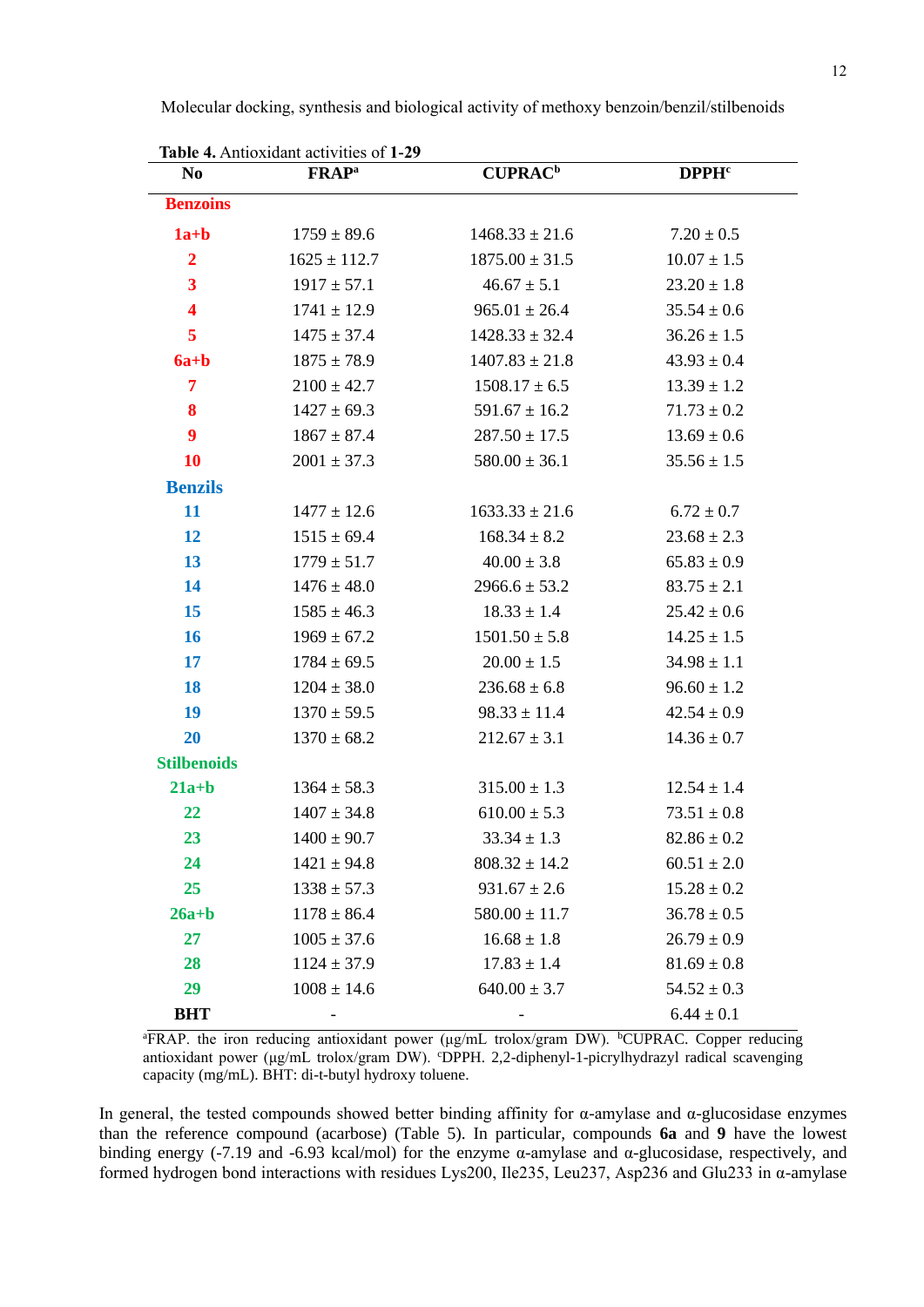and residues Arg600, Leu677, Asp616 and Asp518 in  $\alpha$ -glucosidas. Accordingly, the amino acids that play a role in the interaction according to the molecular docking process were found to be compatible with the interaction sites known in the literature.<sup>84-85</sup>

In addition, for AChE and BChE enzymes, it was found that the binding energy (galantamine, reference compound) was -9.13 and -7.61 kcal/mol, respectively. According to the molecular docking results, all tested compounds showed lower binding affinity towards AChE and BChE enzymes than the reference compound. This situation was also observed in experimental studies. At the same time, compounds **9** and **14** showed the lowest binding energy (-8.41 and 8.09 kcal/mol) against AChE and BChE, respectively. These compounds exhibited hydrogen bond interactions with the Gly121, Gly122, Ser203 and Glu202 residues of the AChE enzyme, and the Gly116, Gly117, Ser198, Leu286, Gly439 and Pro285 residues of the BChE enzyme, as shown in Figure 1 and Table 5. These amino acid residues are important for the catalytic activity of these enzymes.  $86-87$ 

Finally, the binding energies of **1**-**29** compounds for the enzyme tyrosinase were analyzed by the molecular docking method. According to this analysis, all compounds showed better binding affinity (binding energy value from -6.69 to -6.15 kcal/mol) than the reference compound (kojic acid, binding energy: 3.96 kcal/mol) and compound **6a** had the best binding affinity. These active compounds interacted with residues Met280, Ser282, Gly281 and Asn260 located in the tyrosine enzyme.



**Figure 1.** The 2D analysis of compounds with the best docking score against α-amylase, α-glucosidase, AChE, BChE and tyrosinase enzymes

In summary, the molecular docking results show that the compounds bind to the active sites of AChE, BChE and tyrosinase and interact with amino acid residues that are important for catalytic activity. Also, after *in vitro* evaluation of enzyme inhibition analysis, compounds **1**, **14**, **19**, and **28** against α-amylase, **15** and **19** against α-glucosidase, **2**, **4**, **14**, **18**, **25** and **26** against tyrosinase, **2**, **7**, and **23** against AChE, and **7**,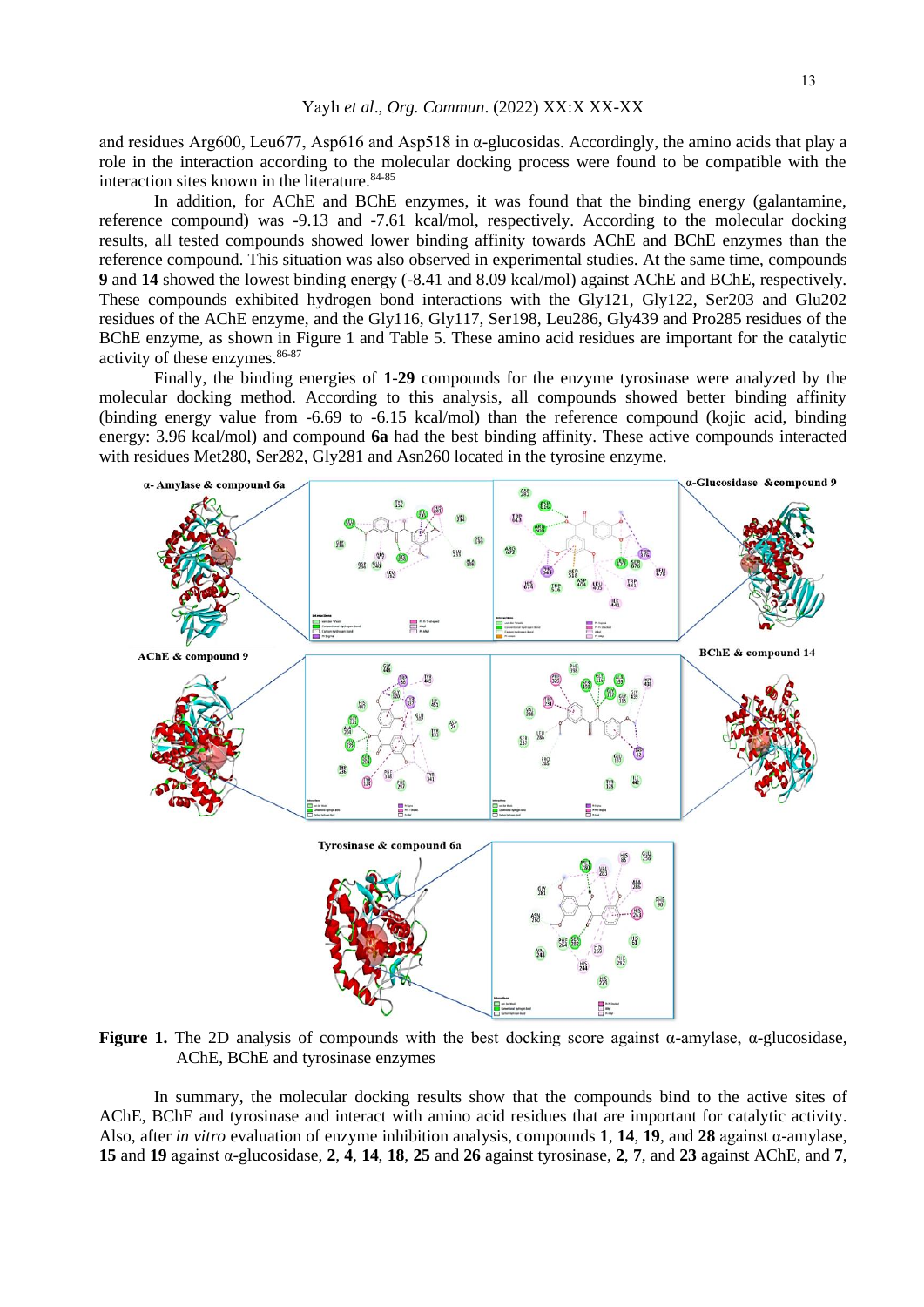and **13** against BChE showed similar activity to the standard used. In this study, these compounds showed similar and higher binding affinity compared to the standard compounds (Table 5).

**Table 5.** The lowest binding energy values and inhibition constant (Ki) of the compounds **1**-**29** and positive control compound from each docking analysis in the active site of  $\alpha$ -amylase,  $\alpha$ -glucosidase, AChE, BChE, and tyrosinase

|                         | <b>Binding Energy (kcal/mol)</b> |                       |             |             |                   |  |  |
|-------------------------|----------------------------------|-----------------------|-------------|-------------|-------------------|--|--|
| N <sub>0</sub>          | $\alpha$ -Amylase                | $\alpha$ -Glucosidase | <b>AChE</b> | <b>BChE</b> | <b>Tyrosinase</b> |  |  |
| <b>Benzoins</b>         |                                  |                       |             |             |                   |  |  |
| 1a                      | $-6.40$                          | $-5.81$               | $-7.61$     | $-7.39$     | $-6.69$           |  |  |
| 1 <sub>b</sub>          | $-6.83$                          | $-6.08$               | $-7.76$     | $-7.35$     | $-6.64$           |  |  |
| $\overline{\mathbf{c}}$ | $-6.74$                          | $-6.10$               | $-7.83$     | $-7.12$     | $-6.23$           |  |  |
| $\overline{\mathbf{3}}$ | $-6.39$                          | $-6.15$               | $-7.86$     | $-7.12$     | $-6.42$           |  |  |
| $\overline{\mathbf{4}}$ | $-7.17$                          | $-6.11$               | $-8.03$     | $-7.69$     | $-6.69$           |  |  |
| 5                       | $-6.66$                          | $-6.50$               | $-7.94$     | $-7.15$     | $-6.63$           |  |  |
| 6a                      | $-7.19$                          | $-6.78$               | $-8.28$     | $-7.41$     | $-6.71$           |  |  |
| 6 <sub>b</sub>          | $-7.15$                          | $-6.23$               | $-8.05$     | $-7.49$     | $-6.58$           |  |  |
| 7                       | $-7.17$                          | $-6.58$               | $-8.29$     | $-7.23$     | $-6.63$           |  |  |
| 8                       | $-6.79$                          | $-6.24$               | $-8.10$     | $-7.11$     | $-6.15$           |  |  |
| 9                       | $-6.72$                          | $-6.93$               | $-8.41$     | $-7.36$     | $-6.50$           |  |  |
| 10                      | $-7.08$                          | $-6.54$               | $-8.21$     | $-7.77$     | $-6.65$           |  |  |
| <b>Benzils</b>          |                                  |                       |             |             |                   |  |  |
| 11                      | $-6.57$                          | $-6.04$               | $-7.51$     | $-7.82$     | $-6.60$           |  |  |
| 12                      | $-6.51$                          | $-5.88$               | $-7.56$     | $-7.57$     | $-6.49$           |  |  |
| 13                      | $-6.57$                          | $-5.98$               | $-7.67$     | $-7.55$     | $-6.41$           |  |  |
| 14                      | $-7.10$                          | $-6.17$               | $-7.87$     | $-8.09$     | $-6.66$           |  |  |
| 15                      | $-6.83$                          | $-6.43$               | $-7.83$     | $-7.58$     | $-6.66$           |  |  |
| 16                      | $-7.10$                          | $-6.54$               | $-8.03$     | $-7.90$     | $-6.66$           |  |  |
| 17                      | $-7.03$                          | $-6.52$               | $-8.01$     | $-7.54$     | $-6.58$           |  |  |
| 18                      | $-6.82$                          | $-6.12$               | $-8.31$     | $-7.14$     | $-6.43$           |  |  |
| 19                      | $-6.92$                          | $-6.79$               | $-8.15$     | $-6.99$     | $-6.62$           |  |  |
| 20                      | $-7.09$                          | $-6.58$               | $-8.04$     | $-7.59$     | $-6.57$           |  |  |
| <b>Stilbenoids</b>      |                                  |                       |             |             |                   |  |  |
| 21a                     | $-6.48$                          | $-5.67$               | $-7.18$     | $-7.77$     | $-6.45$           |  |  |
| 21 <sub>b</sub>         | $-6.26$                          | $-5.79$               | $-7.51$     | $-7.67$     | $-6.34$           |  |  |
| 22                      | $-6.14$                          | $-5.79$               | $-7.32$     | $-7.52$     | $-6.20$           |  |  |
| 23                      | $-6.46$                          | $-5.90$               | $-7.41$     | $-7.47$     | $-6.18$           |  |  |
| 24                      | $-6.90$                          | $-6.30$               | $-7.78$     | $-8.00$     | $-6.43$           |  |  |
| 25                      | $-6.33$                          | $-6.26$               | $-7.66$     | $-7.20$     | $-6.37$           |  |  |
| 26a                     | $-6.76$                          | $-6.47$               | $-8.16$     | $-7.65$     | $-6.50$           |  |  |
| 26 <sub>b</sub>         | $-6.89$                          | $-6.61$               | $-7.76$     | $-7.45$     | $-6.46$           |  |  |
| 27                      | $-6.72$                          | $-6.11$               | $-7.72$     | $-7.03$     | $-6.41$           |  |  |
| 28                      | $-6.74$                          | $-6.26$               | $-7.85$     | $-6.99$     | $-6.17$           |  |  |
| 29                      | $-6.81$                          | $-6.72$               | $-8.10$     | $-7.42$     | $-6.36$           |  |  |
| <b>Acarbose</b>         | $-6.30$                          | $-4.66$               |             |             |                   |  |  |
| <b>Galantamine</b>      |                                  |                       | $-9.13$     | $-7.61$     |                   |  |  |
| Kojic acid              |                                  |                       |             |             | $-3.96$           |  |  |

# **4. Conclusion**

This work presented the synthesis of new and known methoxy benzoin/benzil/stilbenoid compounds with their biological activities (enzyme inhibition, antimicrobial, and antioxidant). Many benzoins/benzils have been described reported for their potential therapeutic use. The molecular docking study of **1**-**29**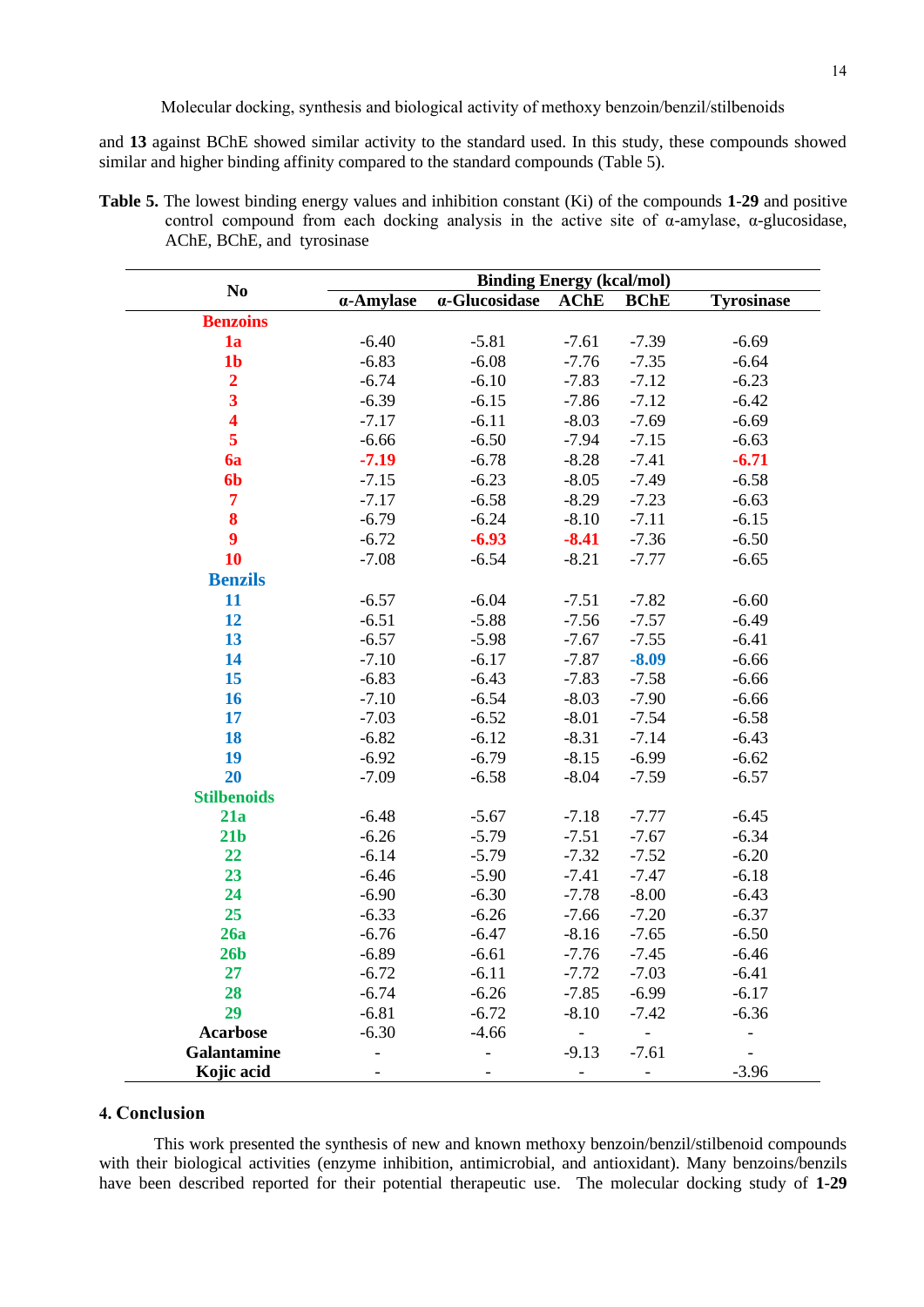against the five different enzymes revealed that compounds **6a** and **9** generally had the best binding affinity against α-amylase, α-glucosidase, tyrosinase, AChE, and BChE. The highest FRAP and CUPRAC values were observed as 2100±42.7 (μg/mL) and 1508.17±6.5 (μg/mL) in compound **7**, respectively. The lowest DPPH values for **11** and  $1a+b$  were  $6.72 \pm 0.7$  mg/mL and  $7.20 \pm 0.5$  mg/mL, respectively. Compound 4 was the most effective benzoin against *E. coli*, *M. smegmatis*, and *C. albicans* (MIC, IC50 41 µg/mL). All benzil compounds ( $11-20$ ) were active against *M. smegmatis*, and *C. albicans* within the range of 20-1035  $\mu$ g/mL MIC values, respectively. In contrast, all stilbenoid compounds (**21**-**29**) tested were active only against *B. subtili*, with MIC values ranging from 18.8-860 µg/mL. Benzil compounds (**11**-**20**) were found to be the most effective antimicrobial agents. Compound **19** (IC<sub>50</sub> = 101.83  $\mu$ g/mL), **15** (IC<sub>50</sub> = 64.17  $\mu$ g/mL), **16** (IC<sub>50</sub>)  $= 31.89 \text{ µg/mL}$ ), **2** (IC<sub>50</sub> = 66.22 µg/mL) and **13** (IC<sub>50</sub> = 70.94 µg/mL) showed the best inhibitions against  $\alpha$ amylase, *α*-glucosidase, tyrosinase, AChE, and BChE, respectively. Indeed, according to the enzyme inhibition results, no significant correlation was observed in the SAR of compounds  $1-29$  compared to  $R_1$ and R2. Nevertheless, further pharmacological studies could be performed for **1**-**29** to be used use as potential drug agents.

# **Acknowledgements**

The authors are very thankful to the Turkey Academy of Sciences (TÜBİTAK 107R048) and KTÜ-BAP (TDK-2020-8881) for providing financial support.

# **Supporting Information**

Supporting information accompanies this paper on http://www.acgpubs.org/journal/organiccommunications

# **ORCID**

Nurettin Yaylı: [0000-0003-4174-3014](https://orcid.org/0000-0003-4174-3014) Nuran Kahriman: [0000-0001-9729-433X](https://orcid.org/0000-0001-9729-433X) Gözde Kılıç: [0000-0003-1248-7912](https://orcid.org/0000-0003-1248-7912) Vildan Serdaroğlu: [0000-0002-0487-1597](https://orcid.org/0000-0002-0487-159) Rezzan Aliyazıcıoğlu: [0000-0003-0143-8795](https://orcid.org/0000-0003-0143-8795) Hasan Erdinç Sellitepe: [0000-0001-5339-6940](https://orcid.org/0000-0001-5339-6940) Şengül Alpay Karaoğlu: [0000-0003-1047-8350](https://orcid.org/0000-0003-1047-8350) Gizem Tatar Yılmaz: [0000-0001-6642-6870](https://orcid.org/0000-0001-6642-6870)

## **References**

- [1] Sreelatha, T.; Hymavathi, A.; Rama Subba Rao, V.; Devanand, P.; Usha Rani, P.; Madhusudana Rao, J.; Suresh Babu, K. A new benzil derivative from Derris scandens: Structure-insecticidalactivity study. *Bioorg. Med. Chem. Lett.* **2010**, *20*, 549-553.
- [2] Yaylı, N.; Kılıç, G.; Çelik, G.; Kahriman, N.; Kanbolat, Ş.; Bozdeveci, A.; Alpay Karaoğlu, Ş.; Aliyazıcıoğlu, R.; Sellitepe, H. E.; Doğan, İ.S.; Aydın, A. Synthesis of hydroxy benzoin/benzil analogs and investigation of their antioxidant, antimicrobial, enzyme inhibition, and cytotoxic activities. *Turk. J. Chem.* **2021**, *45*, 788-804.
- [3] Mousset, C.; Giraud, A.; Provot, O.; Hamze, A.; Bignon, J.; Liu, J.-M.; Thoret, S.; Dubois, J.; Brion, J.-D.; Alami, M. Synthesis and antitumor activity of benzils related to combretastatin A-4. *Bioorg. Med. Chem. Lett.* **2008**, *18*, 3266-3271.
- [4] Sabbah, D. A.; Ibrahim, A.H.; Talib, W. H.; Alqaisi, K. M.; Sweidan, K.; Bardaweel, S. K.; Sheikha, G. A.; Zhong, H. A.; Al-Shalabi, E.; Khalaf, R. A.; Mubarak, M. S. Ligand-based drug design: Synthesis and biological evaluation of substituted benzoin derivatives as potential antitumor agents*. Med. Chem.* **2019**, *15*, 417- 429.
- [5] Li, W.; Asada, Y.; Yoshikawa, T. Antimicrobial flavonoids from Glycyrrhiza glabra hairy root cultures. *Planta Med*. **1998**, *64*, 746-747.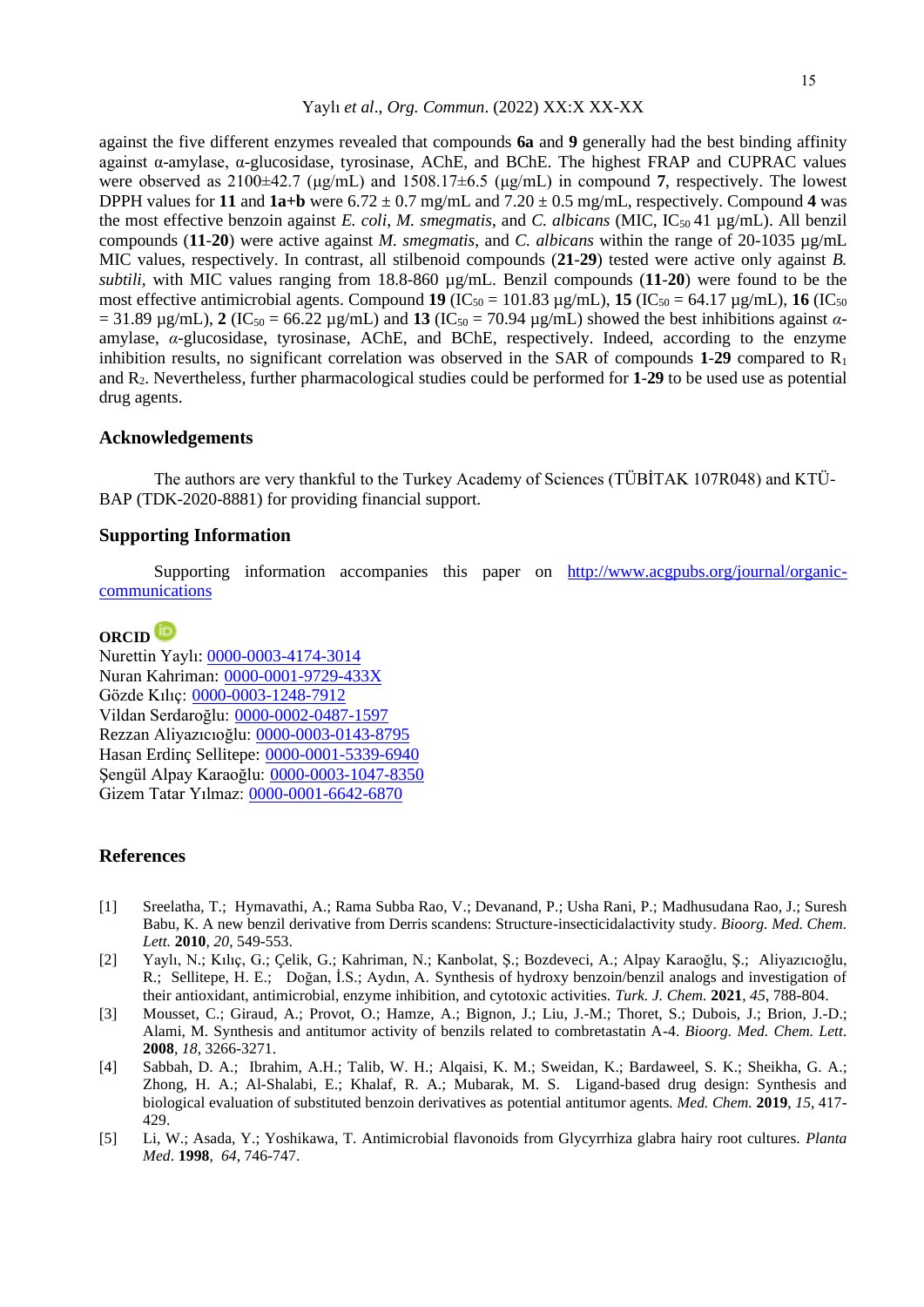- [6] Chaudhuri, P.K.; Thakur, R.S. Narceinone, an alkaloid from *Papaver somniferum*. *Phytochemistry* **1989**, *28*, 2002-2003.
- [7] Ito, M.; Matsuzaki, K.; Wang, J.; Daikonya, A.; Wang, N.L.; Yao, X.S.; Kitanaka, S. , New phenanthrenes and stilbenes from Dendrobium loddigesii. *Chem. Pharm. Bull*. **2010**, *58*, 628-633.
- [8] Ingert, N.; Bombarda, I.; Herbette, G.; Faure, R.; Moretti, C.; Raharivelomanana, P. Oleodaphnoic acid and coriaceol, two new natural products from the stem bark of *Wikstroemia coriacea*. *Molecules* **2013**, *18*, 2988- 2996.
- [9] Shen, Y.; Feng, Z.M.; Jiang, J.S.; Yang, Y.N.; Zhang, P.C. Dibenzoyl and isoflavonoid glycosides from *Sophora flavescens*: Inhibition of the cytotoxic effect of D-galactosamine on human hepatocyte HL-7702. *J. Nat. Prod.* **2013**, *76*, 2337-2345.
- [10] Phuong, T.T.; Kang, H. J.; Na, M.K.; Jin, W.; Youn, U.J.; Seong, Y.H.; Song, K.S.; Min, B.S.; Bae, K.H. Antioxidant constituents from *Sedum takesimense. Phytochemistry* **2007**, *68*, 2432-2438.
- [11] Long, H.P.; Li, F.S.; Xu, K.P.; Yang, Z.B.; Li, J.; Peng, J.; Tan, G.S. Bioactive compounds from *Selaginella involven* Spring that protect PC-12 cells. *Chin. Chem. Lett*. **2014**, *25*, 805-808.
- [12] Clerici, A.; Porta, O. Reductive coupling of benzoyl cyanide and carbonyl compounds by aqueous titanium(III) ions. A new convenient and selective access to the less stable mixed benzoins, *J. Org. Chem.* **1993**, *58*,. 2889- 2893.
- [13] Fuson, R.C.; Emerson, W.S.; Weinstock, H.H. The synthesis of mixed benzoins. *J. Am. Chem. Soc*. **1939**, *61*, 412-413.
- [14] Arnold, R.T.; Fuson, R.C. A new synthesis of mixed benzoins. Second Paper. *J. Am. Chem. Soc.* **1936**, *58*, 1295- 1296.
- [15] Kumar, S.; Narwal, S.; Kumar, V.; Prakash, O. α-Glucosidase inhibitors from plants: A natural approach to treat diabetes. *Pharmacogn. Rev.* **2011**, *5*, 19-30.
- [16] Halegoua-De Marzio, D.; Navarro, V.J. Hepatotoxicity of cardiovascular and antidiabetic drugs, drug-induced liver disease, 3rd edn. Chapter 29. *Academic Press*, **2013**, 519-540.
- [17] Oshaghi, E. A.; Goodarzi, M.T.; Higgins, V.; Adeli, K. Role of resveratrol in the management of insulin resistance and related conditions: Mechanism of action. *Crit. Rev. Clin. Lab. Sci.* **2017**, *54*, 267-293.
- [18] Yayli, N.; Kılıç, G.; Kahriman, N.; Kanpolat, Ş.; Bozdeveci, A.; Alpay Karaoğlu, Ş.; Aliyazıcıoğlu, R.; Sellitepe, H.E.; Doğan, İ.S.; Aydın, A.; Tatar, G. Synthesis, biological evaluation (antioxidant, antimicrobial, enzyme inhibition, and cytotoxic) and molecular docking study of hydroxy methoxy benzoin/benzil analogous. *Bioorg. Chem*. **2021**, *115*, 105183.
- [19] Sabbah, D.A.; Saada, M.; Khalaf, R.A.; Bardaweel, S.; Sweidan, K.; Al-Qirim, T.; Al-Zughier, A.; Halim, H.A.; and Sheikha, G.A. Molecular modeling based approach, synthesis, and cytotoxic activity of novel benzoin derivatives targeting phosphoinostide 3-kinase (PI3Kα). *Bioorg. Med. Chem. Lett*. **2015**, *25*, 3120-3124.
- [20] Eduardo, P.B.J.; Elvira, S.S.; and Florencia, L.G.E. Synthesis of 1,2-diphenyliminoethanols and the evaluation of their possible biological activity. *J. Chem. Chem. Eng*. **2020**, *14*, 11-15
- [21] Hyatt, J.L.; Stacy, V.; Wadkins, R.M.; Yoon, K.J.P.; Wierdl, M.; Edwards, C.C.; Zeller, M.; Hunter, A.D.; Danks, M.K.; Crundwell, G.; Potter, P.M. Inhibition of carboxylesterases by benzil (diphenylethane-1,2-dione) and heterocyclic analogues is dependent upon the aromaticity of the ring and the flexibility of the dione moiety. *J. Med. Chem*. **2005**, *48*, 5543-5550.
- [22] Tanaka, T.; Kawase, M.; Tani, S. Alpha-hydroxyketones as inhibitors of urease. *Bioorg. Med. Chem*. **2004**, *12*, 501-505.
- [23] Yar, M.; Bajda, M.; Shahzad, S.; Ullah, N.; Gilani, M.A.; Ashraf, M.; Rauf, A.; Shaukat, A. Organocatalyzed solvent free an efficient novel synthesis of 2,4,5-trisubstituted imidazoles for  $\alpha$ -glucosidase inhibition to treat diabetes. *Bioorg. Chem*. **2015**, *58*, 65-71.
- [24] Parkinson, E.I.; Jason Hatfield, M.; Tsurkan, L.; Hyatt, J.L.; Edwards, C.C.; Hicks, L.D.; Yan, B.; Potter, P.M. Requirements for mammalian carboxylesterase inhibition by substituted ethane-1,2-diones. *Bioorg. Med. Chem*. **2011**, *19*, 4635-4643.
- [25] Harada, T.; Nakagawa, Y.; Wadkins, R.M.; Potter, P.M.; Wheelockd, C.E. Comparison of benzil and trifluoromethyl ketone (TFK)-mediated carboxylesterase inhibition using classical and 3D-quantitative structure–activity relationship analysis. *Bioorg. Med. Chem*. **2009**, *17*, 149-164.
- [26] Hyatt, J.L.; Tsurkan, L.; Wierdl, M.; Edwards, C.C.; Danks, M.K.; Potter, P.M. Intracellular inhibition of carboxylesterases by benzil: modulation of CPT-11 cytotoxicity. *Mol. Cancer Ther*. **2006**, *5*, 2281-2288.
- [27] Fleming, C.D.; Bencharit, S.; Edwards, C.C.; Hyatt, J.L.; Tsurkan, L.; Bai, F.; Fraga, C.; Morton, C.L.; Howard-Williams, E.L.; Potter, P.M.; Redinbo, M.R. Intracellular inhibition of carboxylesterases by benzil: modulation of CPT-11 cytotoxicity. *J. Mol. Biol*. **2005**, *352*, 165-177.
- [28] Meijer, J.; DePierre, J.W. Hepatic levels of cytosolic, microsomal and 'mitochondrial' epoxide hydrolases and other drug-metabolizing enzymes after treatment of mice with various xenobiotics and endogenous compounds. *Chem. Biol. Interact*. **1987**, *62*, 249-269.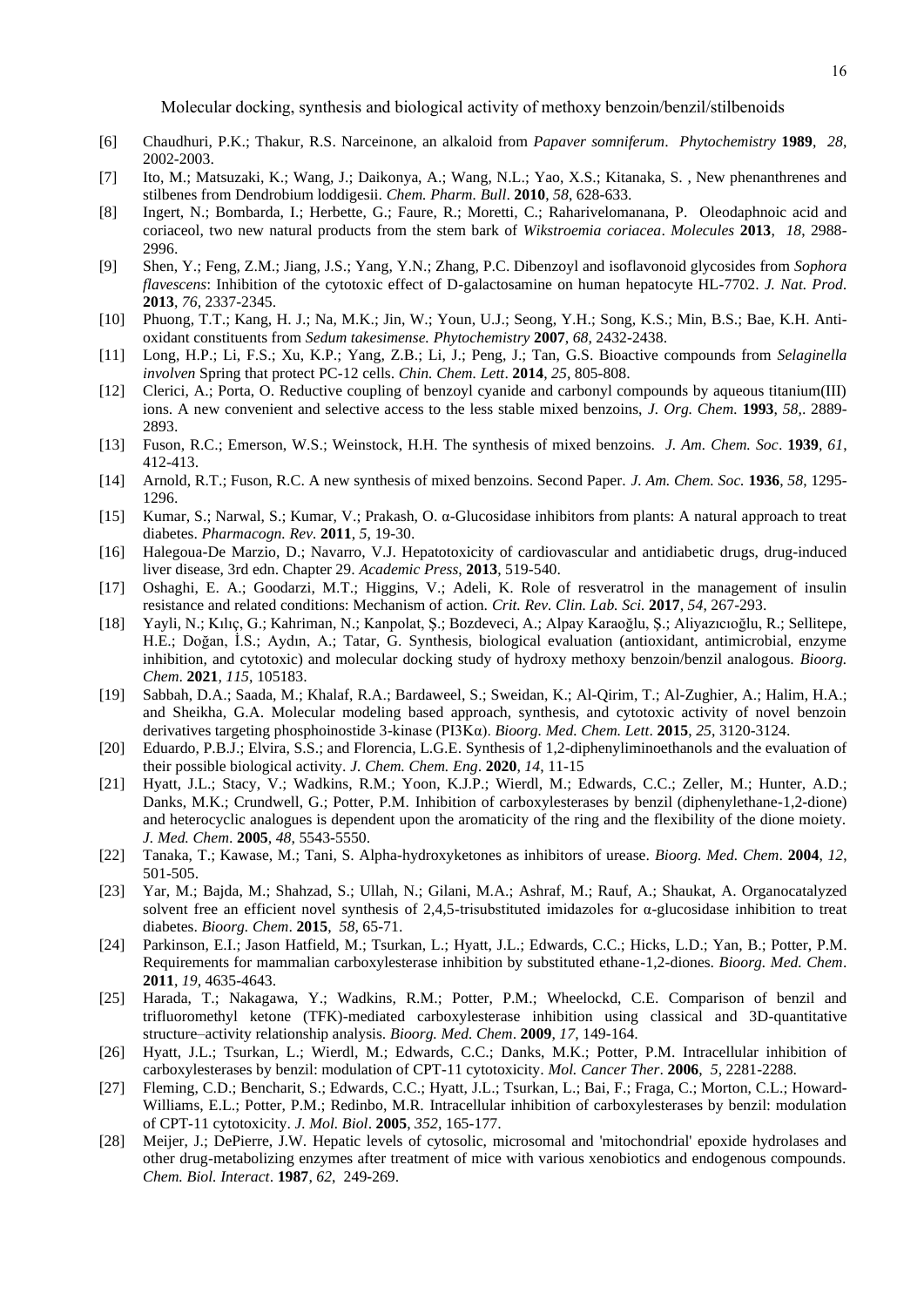- [29] Papadopoulos, D.; Seidegård, J.; Georgellis, A.; Rydström, J. Subcellular distribution, catalytic properties and partial purification of epoxide hydrolase in the human adrenal gland. *Chem. Biol. Interact*. **1985**, *55*, 249-260.
- [30] Basu, S.; Prathipati, P.; Thorat, S.; Ansari, S.; Patel, M.; Jain, V.; Jinugu, R.R.; Niranjan, S.; De, S.; Reddy, S. Rational design, synthesis, and structure-activity relationships of 5-amino-1H-pyrazole-4-carboxylic acid derivatives as protein tyrosine phosphatase 1B inhibitors. *Bioorg. Med. Chem*. **2017**, *25*, 67-74.
- [31] Addanki, A.; Nadendla, R.R. Synthesis, characterization and antimicrobial activity of di-nitro benzil by conventional and microwave irradiation methods*. IJRPB*, **2017**, *5*, 371-378.
- [32] Nithya, G.; Sudha, R.; Priyatharesini, P.I. Biological activity and molecular docking of 4,4'-dimethoxy-l,2 diphenylethane-1,2-dione. *Oxid. Commun*. **2020**, *43*, 661-668.
- [33] Nithya, G.; Sudha, R.; Kanakam Charles, C. Biological activity and molecular docking of 2'-bromo-4-methoxy-3-nitro benzil, 2,2'-dibromo benzil, and 4,4'-dichloro benzil. *Asian J. Pharm. Clin. Res*. **2018**, *11*, 351-355.
- [34] Nithya, G.; Kanakam Charles, C.; Sudha, R. Synthesis, characterization, study of biological activity and molecular docking of benzil and its substituted analogs. *Int. J. ChemTech Res*. **2015**, *8*, 241-249.
- [35] Zarnegar, Z.; Safari, J. Green chemistry-mediated synthesis of benzil by using nano-MgO. *J. Exp. Nanosci*. **2015**, *10*, 651-661.
- [36] Blay, G.; Fernández, I.; Monje, B.; Montesinos-Magraner, M.; Pedro, J.R. (S)-Mandelic acid enolate as a chiral benzoyl anion equivalent for the enantioselective synthesis of non-symmetrically substituted benzoins. *Tetrahedron* **2011**, *67*, 881-890.
- [37] Kothapalli, R.B.; Niddana, R.; Balamurugan, R. Synthesis of chiral α-diarylacetic esters by stereospecific 1,2 aryl migration promoted by in situ generated acetals from benzoins. *Org. Lett*. **2014**, *16*, 1278-1281.
- [38] Bilir, G.; Demir, A.S.; Özçubukçu, S. Enzyme-catalyzed trans-benzoin condensation. *JOTCSA* **2018**, *5*, 737-750.
- [39] Yasuhiko, A.; Junto, A. Constitution of hydrangenol and phyllodulcin. II. *Ber. Dtsch. Chem. Ges*. **1930**, *63B*, 429-437.
- [40] Assadieskanda, A.; Amini, M.; Ostad, S.N.; Riazi, G.H.; Cheraghi-Shavi, T.; Shafiei, B.; Shafiee, A. Design, synthesis, cytotoxic evaluation and tubulin inhibitory activity of 4-aryl-5-(3,4,5-trimethoxyphenyl)-2-alkylthio-1H-imidazole derivatives. *Bioorg. Med. Chem*. **2013**, *21*, 2703-2709.
- [41] Monreal-Leyv, I.; Attema, B.R.; Bae, N.; Cao, H.; Palencia, H. Benzoin condensation of aromatic aldehydes catalyzed by N-heterocyclic carbenes under mild conditions. *Eur. J. Chem*. **2019**, *10*, 1-6.
- [42] Yu. Dubovtsev, A.; Shcherbakov, N.V.; Dar'in, D.V.; Yu. Kukushkin, V. Nature of the nucleophilic oxygenation reagent is key to acid-free gold-catalyzed conversion of terminal and internal alkynes to 1,2‑dicarbonyls. *J. Org. Chem*. **2020**, *85*, 745-757.
- [43] Chand, S.; Kumar Pandey, A.; Singh, R.; Singh, K.N. Visible-light-induced photocatalytic oxidative decarboxylation of cinnamic acids to 1,2-diketones. *J. Org. Chem*. **2021**, *86*, 6486-6493.
- [44] Song, T.; Zhou, X.; Wang, X.; Xiao, J.; Yang, Y. One-pot cascade synthesis of α-diketones from aldehydes and ketones in water by using a bifunctional iron nanocomposite catalyst. *Green Chem*. **2021**, *23*, 1955-1959.
- [45] Prieto, E.; Infante, R.; Nieto, J.; Andrés. C. Dimethylzinc-mediated enantioselective addition of terminal alkynes to 1,2-diketones using perhydro-1,3-benzoxazines as ligands. *Org. Biomol. Chem*. **2021**, *19*, 3859-3867.
- [46] Matsuda, T.; Oyama, S. Synthesis of unsymmetrical benzils via palladium-catalysed α-arylation–oxidation of 2 hydroxyacetophenones with aryl bromides. *Org. Biomol. Chem*. **2020**, *18*, 3679-3683.
- [47] Trosien, S.; Waldvogel, S.R. Synthesis of highly functionalized 9,10-phenanthrenequinones by oxidative coupling using MoCl5. *Org. Lett.* **2012**, *14*, 2976-2979.
- [48] Aydin, E.A.; Altenbach, H.J. Fluorogenic Diels–Alder reactions of novel phencyclone derivatives. *Tetrahedron Lett*. **2013**, *54*, 1832-1834.
- [49] Liu, X.X.; Tang, M.L.; Zhong, C.; Tang, Y.; Yu, J.M.; Sun, X. Design, synthesis and biological evaluation of novel indone derivatives as selective ERβ modulators. *Med. Chem. Res*. **2019**, *28*, 1010-1026.
- [50] Truong, D.; Howard, B.L.; Thompson, P.E. Regioselection in the synthesis of 4-benzyltetral-1-ones and the new 4-arylbenzosuber-1-ones. *Tetrahedron* **2021**, *85*, 132034.
- [51] Wang, X.; Chen, R.X.; Wei, Z.F.; Zhang, C.Y.; Tu, H.Y.; Zhang, A.D. Chemoselective transformation of diarylethanones to arylmethanoic acids and diarylmethanones and mechanistic insights. *J. Org. Chem*. **2016**, *81*, 238-249.
- [52] Chen, X.; Chen, Z.; So, C.M. Exploration of aryl phosphates in palladium-catalyzed mono-α-arylation of aryl and heteroaryl ketones. *J. Org. Chem*. **2019**, *84*, 6337-6346.
- [53] Churruca, F.; SanMartin, R.; Carril, M.; Tellitu, I.; Dominguez, E. Towards a facile synthesis of triarylethanones: Palladium-catalyzed arylation of ketone enolates under homogeneous and heterogeneous conditions. *Tetrahedron* **2004**, *60*, 2393-2408.
- [54] Lunchev, A.V.; Hendrata, V.C.; Jaggi, A.; Morris, S.A.; Ganguly, R.; Chen, X.; Sun, H.; Grimsdale, A.C. A Friedländer route to 5,7-diazapentacenes. *J. Mater. Chem*. **2018**, *6*, 3715-3721.
- [55] Romero, M.A.; González-Delgado, J.A.; Arteaga, J.F. Synthesis of stilbene derivatives: A comparative study of their antioxidant activities. *Nat. Prod. Commun*. **2015**, *10*, 1257-1262.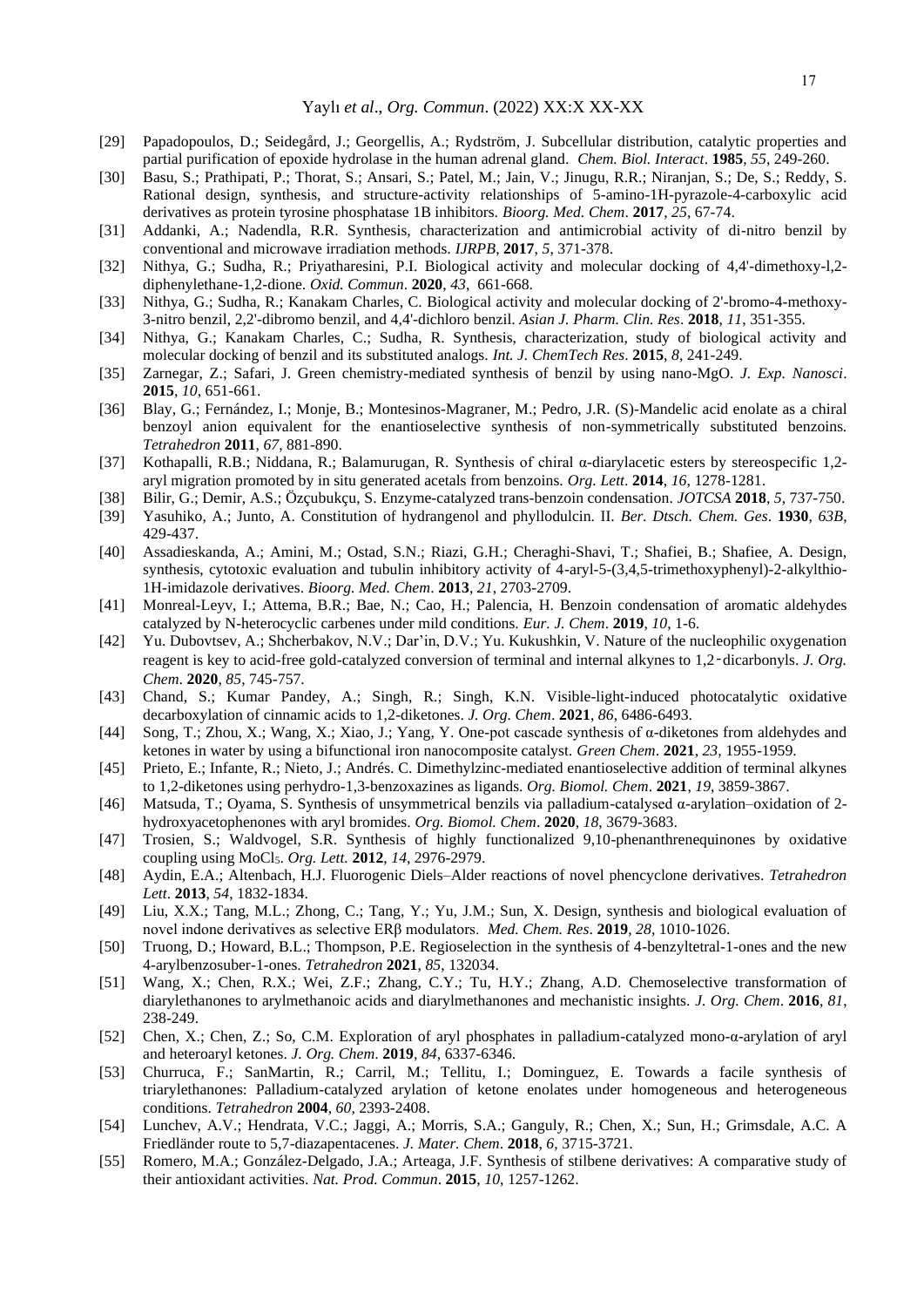- [56] Zhou, X.; Zhao, Y.; Cao, Y.; He, L. Catalytic efficient Nazarov Reaction of unactivated aryl vinyl ketones via a bidentate diiron lewis acid activation strategy. *Adv. Synth. Catal*. **2017**, *359*, 3325-3331.
- [57] Ashnagar, A.; Aseri, N.G.; Amini, N.M. Synthesis of 5,5-diphenyl-2,4-imidazolidinedione (Phenytoin) from almond. *Int. J. ChemTech Res*. **2009**, *1*, 47-52.
- [58] Aggarwal, B.B.; Bhardwaj, A.; Aggarwal, R.S.; Seeram, N.P.; Shishodi, S.; Takada, Y. Role of resveratrol in prevention and therapy of cancer: preclinical and clinical studies. *Anticancer Res*. **2004**, *24:5A*, 2783-2840.
- [59] Woods, G. L.; Brown-Elliott, B. A.; Desmond, E.P.; Hall, G.S.; Heifets, L. Susceptibility testing of mycobacteria, nocardiae, and other aerobic actinomycetes. *Approved Standard NCCLS document M24-A*, **2003**, *23: 18.*
- [60] Abbas, I.; Gomha, S.; Elneairy, M.; Elaasser, M.; Mabrouk, B. Synthesis and biological evaluation of novel fused triazolo[4,3-*a*] pyrimidinones. *Turk. J. Chem*. **2015**, *39*, 510-531.
- [61] Perez, C.; Pauli, M.; Bazerque, P. An antibiotic assay by agar well diffusion method. *Acta Biol. Med. Exp*. **1990**, *15*, 113-115.
- [62] National Committee for Clinical Laboratory Standards. Methods for Dilution Antimicrobial Susceptibility Tests for Bacteria that Grow Aerobically. 3rd edn. Approved Standard NCCLS Document M7-A3, NCCLS Villanova, PA, **1993**, *13:25*.
- [63] Kahriman, N.; Yayli, B.; Yucel, M.; Alpay Karaoglu, S.; Yayli, N. Chemical constituents and antimicrobial activity of the essential oil from *Vicia dadianorum* extracted by hydro and microwave distillations. *Rec. Nat. Prod.* **2012**, *6*, 49-56.
- [64] Yayli, N.; Oksuz, E.; Korkmaz, B.; Erik, I.; Fandakli, S.; Faiz, O.; Coskuncelebi, K. Volatile and phenolic contents, antimicrobial and tyrosinase activities of two endemic species *Scorzonera pisidica* and *Scorzonera sandrasica* L. grown in Turkey. *Rec. Nat. Prod.* **2022**, *16*, 46-57.
- [65] Benzie, I.F.F.; and Strain, J.J. The ferric reducing ability of plasma (FRAP) as a measure of "antioxidant power": the FRAP assay. *Anal. Biochem*. **1996**, *239*, pp. 70-76.
- [66] Apak, R.; Güçlü, K.; Ozyürek, M.; Karademir, S.E.; Erçağ, E. The cupric ion reducing antioxidant capacity and polyphenolic content of some herbal teas. *Int. J. Food Sci. Nutr*. **2006**, *57*, 292-304.
- [67] Ertaş, A.; Boğa, M.; Haşimi, N.; Yeşil, Y.; Gören, A.C.; Topcu, G.; Kolak, U. Antioxidant, anticholinesterase, and antimicrobial activities and fatty acid constituents of *Achillea cappadocica* Hausskn. et Bornm. *Turk. J. Chem*. **2014**, *38*, 592-599.
- [68] Muğlu, H.; Yakan, H.; Bakır, T.K. Synthesis, spectroscopic studies, and antioxidant activities of novel thio/carbohydrazones and bis-isatin derivatives from terephthalaldehyde. *Turk. J. Chem*. **2020**, *44*, 237-248.
- [69] Alp, A.S.; Kilcigil, G.; Özdamar, E.D.; Çoban, T.; Eke, B. Synthesis and evaluation of antioxidant activities of novel 1,3,4-oxadiazole and imine containing 1H-benzimidazoles. *Turk. J. Chem*. **2015**, *39*, 42-53.
- [70] Kirby, A.J. Schmidt, R.J. The antioxidant activity of Chinese herbs for eczema and of placebo herbs-I. *J. Ethnopharmacol*. **1997**, *56*, 103-108.
- [71] Baran, A.; Karakilic, E.; Faizz, Ö.; Özen, F. Synthesis of chalcone-containing zinc and cobalt metallophthalocyanines; investigation of their photochemical, DPPH radical scavenging and metal chelating characters. *Org. Commun.* **2020**, *13*, 65-78.
- [72] Küçükbay, H.; Parladı, F. M.; Küçükbay, F. Z.; Angeli, A.; Bartolucci, G.; Supuran, C. T. Synthesis, antioxidant and carbonic anhydrase inhibitory properties of monopeptide-anthraquinone conjugates. *Org. Commun*. **2019**, *14,*255-269.
- [73] Topal, M. Secondary metabolites of ethanol extracts of *Pinus sylvestris* cones from Eastern Anatolia and their antioxidant, cholinesterase and α-glucosidase activities. *Rec. Nat. Prod.* **2019**, *14,* 129-138.
- [74] Morris, G.M.; Huey, R.; Lindstrom, W.; Sanner, M.F.; Belew, R.K.; Goodsell, D.S.; Olson, A.J. AutoDock4 and AutoDockTools4: Automated docking with selective receptor flexibility. *J. Comput. Chem*. **2009**, *30*, 2785-2791.
- [75] Jurrus, E.; Engel, D.; Star, K.; Monson, K.; Brandi, J.; Felberg, L.E.; Brookes, D.H.; Wilson, L.; Chen, J.; Liles, K.; Chun, M.; Li, P.; Gohara, D.W.; Dolinsky, T.; Konecny, R.; Koes, D.R.; Nielsen, J.E., Head-Gordon, T.; Geng, W.; Krasny, R.; Wei, G.W.; Holst, M.J.; McCammon, J.A.; Baker, N.A. Improvements to the APBS biomolecular solvation software suite. *Protein Sci*., **2018**, *27*, 112-128.
- [76] Ravindranath, P.A.; Forli, S.; Goodsell, D.S.; Olson, A.J.; Sanner, M.F. AutoDockFR: Advances in proteinligand docking with explicitly specified binding site flexibility. *PLOS Comput. Biol.*, **2015**, *11*, e1004586.
- [77] Dassault Systemes BIOVIA. Discovery studio modeling environment, release **2020**. San Diego: Dassault Systemes; **2019**.
- [78] Yang, X.W.; Huang, M.Z.; Jin, Y.S.; Sun, L.N.; Song, Y.; Chen, H.S. Phenolics from *Bidens bipinnata* and their amylase inhibitory properties. *Fitoterapia* **2012**, *83*, 1169-1175.
- [79] Masuda, T.; Yamashita, D.; Takeda, Y.; Yonemori, S. Screening for tyrosinase inhibitors among extracts of seashore plants and identification of potent inhibitors from *Garcinia subelliptica*. *Biosci. Biotechnol. Biochem*.